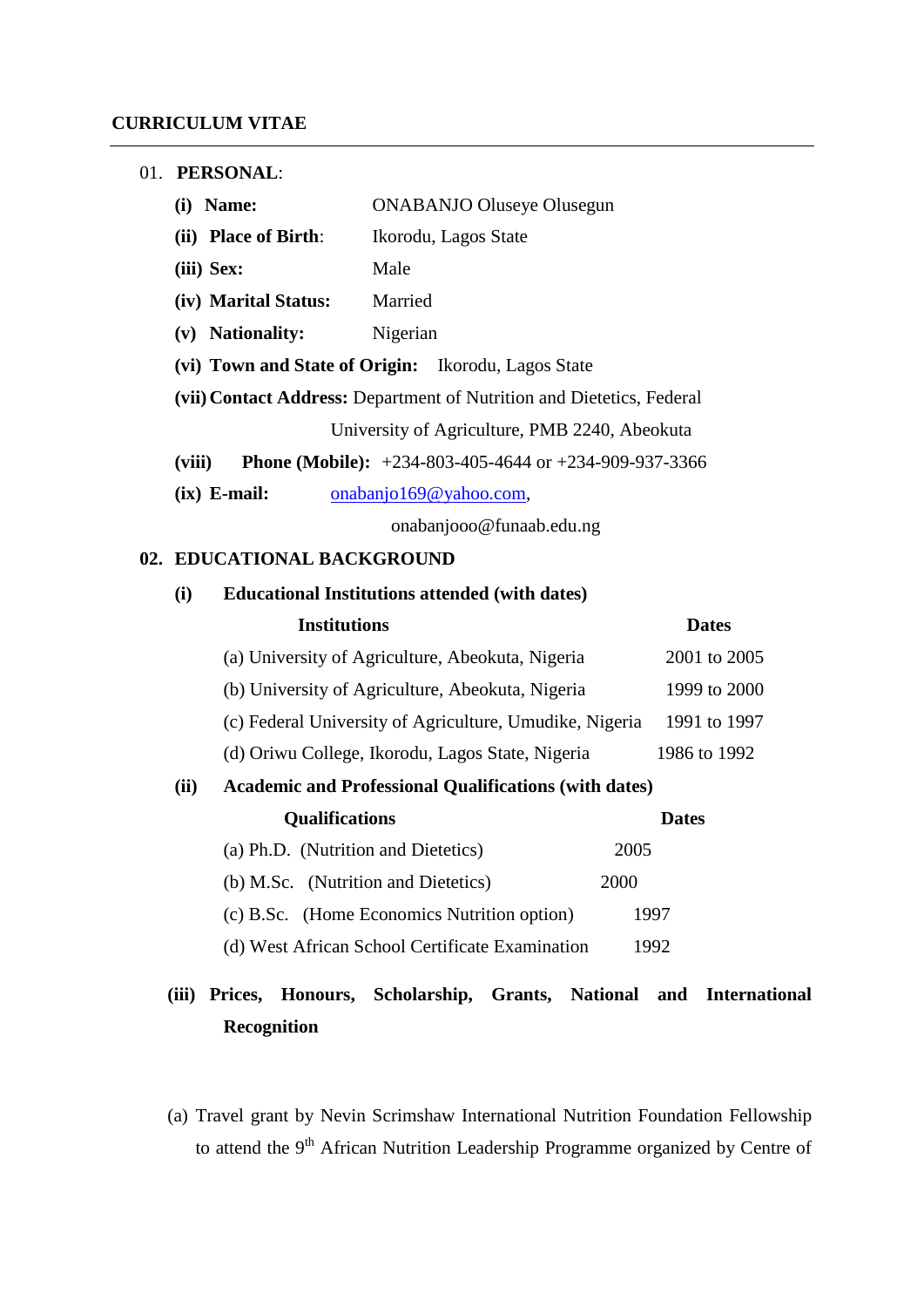Excellence for Nutrition, North West University, Potchefstroom Campus, South Africa, 15<sup>th</sup> -25<sup>th</sup> March, 2011.

- (b) South African National Research foundation (NRF) Postdoctoral Research Fellowship, Centre of Excellence for Nutrition (CEN), School of Nutrition, Physiology and Consumer Sciences, Faculty of Health Sciences, North West University, Potchefstroom Campus, South Africa. April 2010 – April 2011.
- (c) Travel grant by Nevin Scrimshaw International Nutrition Foundation Fellowship to attend 4<sup>th</sup> Africa Nutritional Epidemiology Conference (ANEC 4), Nairobi, Kenya (October 2010).
- (d) Most Favourite Lecturer awarded by the Exquisite Set '08, Department of Nutrition and Dietetics, University of Agriculture, Abeokuta (August 2008)
- (e) Travel Grant by International Institute of Tropical Agriculture, Ibadan (IITA) to attend the Tenth Triennial Symposium Jointly organized by the International Society for Tropical Root-Crops- Africa Branch (ISTRC-AB) and Mozambique Agrarian Research Institute (IIAM) held at the Joaquim Chissano International Conference Center, Maputo, Mozambique, 8th-12th October 2007.
- (f) Research fellow with International Institute of Tropical Agriculture (IITA) Ibadan on thesis titled "Development and Nutritional evaluation of optimized complementary foods formulated from yellow fleshed cassava roots and leaves" March 2004 – June 2007.
- (g) Federal Government Scholarship (Postgraduate), 2000/2001 Academic Session.

#### **03. WORK EXPERIENCE**

#### **(a) Academic Experience**

- (i) Reader, (Community Nutrition) Department of Nutrition and Dietetics, Federal University of Agriculture, Abeokuta. October 2015 to Date
- (ii) Senior Lecturer, Department of Nutrition and Dietetics, Federal University of Agriculture, Abeokuta. October 2012 to September 2015
- (iii) Lecturer I, Department of Nutrition and Dietetics, Federal University of Agriculture, Abeokuta. June 2009 to September 2012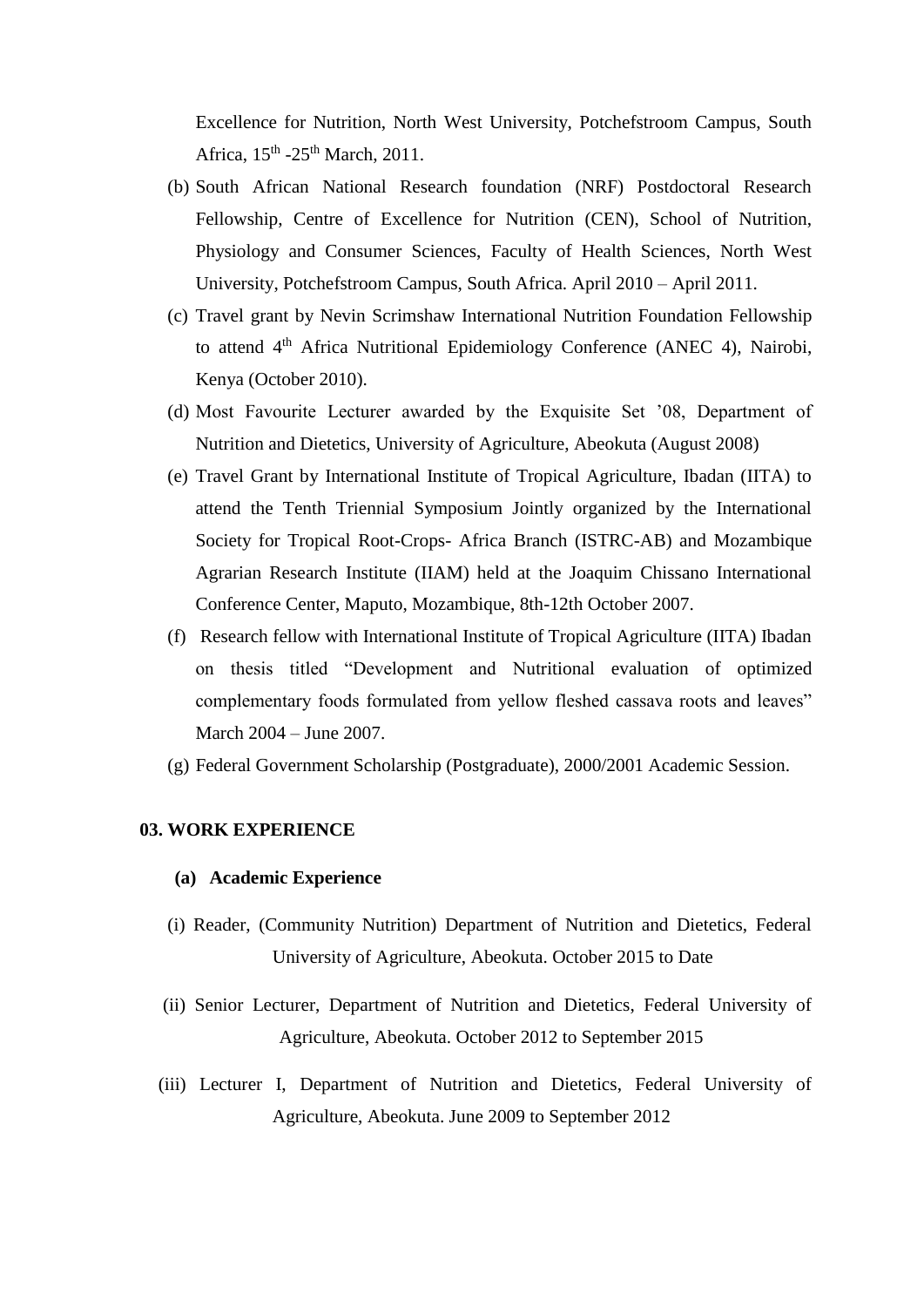- (iv) Lecturer II, Department of Nutrition and Dietetics, Federal University of Agriculture, Abeokuta. December 2007 to June 2009
- (v) Assistant Lecturer, Department of Nutrition and Dietetics, Federal University of Agriculture, Abeokuta. September 2005 to December 2007

### **University Teaching**

### **(a)University Courses taught**

 **Session**: 2015/2016

| N <sub>0</sub> | <b>Course Title</b>                     | Course         | <b>Units</b>   | Contact        | No of    | No of            | % Individual |
|----------------|-----------------------------------------|----------------|----------------|----------------|----------|------------------|--------------|
|                |                                         | Code           |                | <b>Hours</b>   | students | <b>lecturers</b> | contribution |
| 1              | Human Biochemistry & Nutrition          | NTD 209        | 2              | 2              | 86       | 01               | 100%         |
| 2              | Food Consumption Studies                | <b>NTD 202</b> | 3              | 3              | 178      | 0 <sub>1</sub>   | 100%         |
| 3              | Nutritional Biochemistry I              | <b>NTD 208</b> | $\overline{c}$ | $\overline{2}$ | 86       | 01               | 100%         |
| 4              | <b>Research Methods in Nutrition</b>    | <b>NTD 303</b> | 3              | 3              | 78       | 01               | 100%         |
| 5              | <b>Assessment of Nutritional Status</b> | <b>NTD 407</b> | 3              | 3              | 85       | 02               | 50%          |
| 6              | <b>Nutritional Biochemistry</b>         | <b>NTD 409</b> | 3              | 3              | 89       | 01               | 100%         |
|                | Seminar I                               | <b>NTD 497</b> |                |                | 85       | 06               | 20%          |
| 8              | Seminar II                              | <b>NTD 498</b> |                |                | 85       | 06               | 20%          |
| 9              | <b>Research Project</b>                 | <b>NTD 499</b> | 4              |                | 22       | 01               | 100%         |
| 10             | <b>Student Industrial Experience</b>    | <b>NTD 300</b> | 6              | 6              | 65       | 06               | 20%          |
| 11             | <b>Student SIWES Seminar</b>            | <b>NTD 302</b> | 3              | 3              | 65       | 06               | 20%          |
| 12             | Student SIWES report                    | <b>NTD 304</b> | 4              | 4              | 65       | 06               | 20%          |
| 13             | <b>Student SIWES Visitation report</b>  | <b>NTD 306</b> | 3              | 3              | 65       | 06               | 20%          |
| 14             | Nutrition Through Life-Cycle            | <b>NTD 802</b> | 3              | 3              | 14       | 03               | 33.33%       |
| 15             | <b>Nutrition Advocacy</b>               | <b>NTD 804</b> | 3              | 3              | 14       | 01               | 100%         |
| 16             | Nutritional Biochemistry                | <b>NTD 811</b> | 3              | 3              | 14       | 01               | 100%         |
| 17             | <b>Assessment of Nutritional Status</b> | <b>NTD 801</b> | 3              | 3              | 14       | 04               | 25%          |
| 18             | <b>Recent Advances in Nutrition</b>     | <b>NTD 815</b> | 3              | 3              | 14       | 03               | 33.33%       |
| 19             | Postgraduate seminar I                  | <b>NTD 897</b> |                |                | 33       | 06               | 20%          |
| 20             | Postgraduate seminar II                 | <b>NTD 898</b> |                |                | 33       | 06               | 20%          |
| 21             | Postgraduate Research Project           | <b>NTD 899</b> | 6              | 6              | 18       | 01               | 100%         |

#### **Session**: 2016/2017

| N <sub>0</sub> | <b>Course Title</b>                     | <b>Course Code</b> | Units | Contact<br><b>Hours</b> | No of<br>students | No of<br><b>lecturers</b> | % Individual<br>contribution |
|----------------|-----------------------------------------|--------------------|-------|-------------------------|-------------------|---------------------------|------------------------------|
| 1              | Human Biochemistry & Nutrition          | <b>NTD 209</b>     | 2     | 2                       | 80                | 01                        | 100%                         |
| 2              | <b>Food Consumption Studies</b>         | <b>NTD 202</b>     | 3     | 3                       | 169               | 0 <sub>1</sub>            | 100%                         |
| 3              | Nutritional Biochemistry I              | <b>NTD 208</b>     | 2     | $\overline{2}$          | 80                | 01                        | 100%                         |
| 4              | Research Methods in Nutrition           | <b>NTD 303</b>     | 3     | 3                       | 79                | 02                        | 50%                          |
| 5              | <b>Assessment of Nutritional Status</b> | <b>NTD 407</b>     | 3     | 3                       | 82                | 01                        | 100%                         |
| 6              | <b>Nutritional Biochemistry</b>         | <b>NTD 409</b>     | 3     | 3                       | 82                | 01                        | 100%                         |
|                | Seminar I                               | <b>NTD 497</b>     |       |                         | 85                | 06                        | 20%                          |
| 8              | Seminar II                              | <b>NTD 498</b>     |       |                         | 85                | 06                        | 20%                          |
| 9              | Research Project                        | <b>NTD 499</b>     | 4     |                         | 22                | 01                        | 100%                         |
| 10             | <b>Student Industrial Experience</b>    | <b>NTD 300</b>     | 6     | 6                       | 65                | 06                        | 20%                          |
| 11             | <b>Student SIWES Seminar</b>            | <b>NTD 302</b>     | 3     | 3                       | 65                | 06                        | 20%                          |
| 12             | Student SIWES report                    | <b>NTD 304</b>     | 4     | 4                       | 65                | 06                        | 20%                          |
| 13             | <b>Student SIWES Visitation report</b>  | <b>NTD 306</b>     | 3     | 3                       | 65                | 06                        | 20%                          |
| 14             | Nutrition Through Life-Cycle            | <b>NTD 802</b>     | 3     | 3                       | 14                | 03                        | 33.33%                       |
| 15             | <b>Nutrition Advocacy</b>               | <b>NTD 804</b>     | 3     | 3                       | 09                | 01                        | 100%                         |
| 16             | <b>Nutritional Biochemistry</b>         | <b>NTD 811</b>     | 3     | 3                       | 09                | 01                        | 100%                         |
| 17             | <b>Assessment of Nutritional Status</b> | <b>NTD 801</b>     | 3     | 3                       | 09                | 04                        | 25%                          |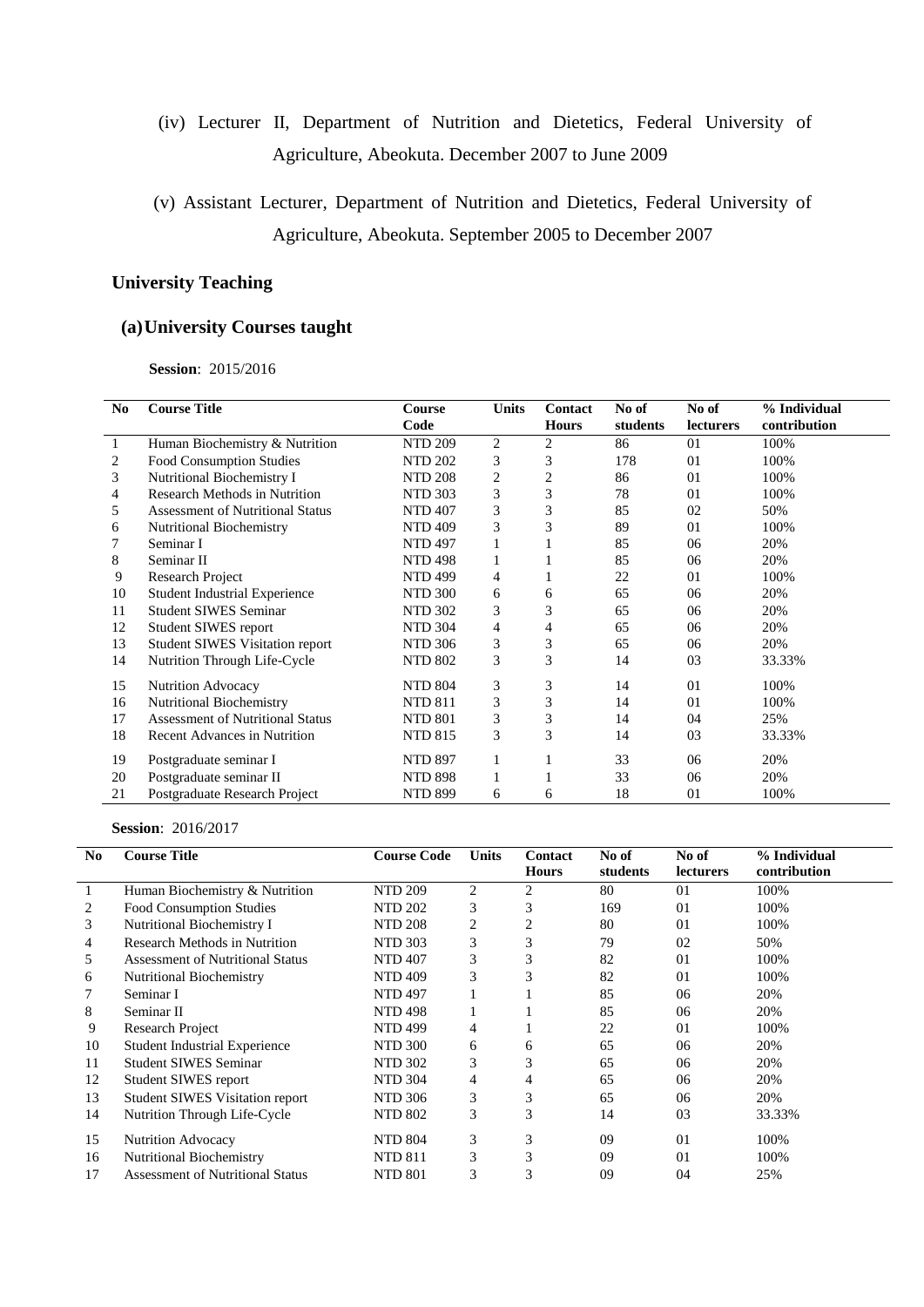|     | Recent Advances in Nutrition  | NTD 815        |  | 09 |    | 33.33% |
|-----|-------------------------------|----------------|--|----|----|--------|
| -19 | Postgraduate seminar I        | <b>NTD 897</b> |  |    | U6 | 20%    |
| 20  | Postgraduate seminar II       | NTD 898        |  |    | 06 | 20%    |
| 21  | Postgraduate Research Project | <b>NTD 899</b> |  |    |    | 100%   |

#### **Session**: 2017/2018

| No.          | <b>Course Title</b>                                                              | <b>Course Code</b> | <b>Units</b> | Contact<br><b>Hours</b> | No of<br>students | No of<br>lecturers | % Individual<br>contribution |  |
|--------------|----------------------------------------------------------------------------------|--------------------|--------------|-------------------------|-------------------|--------------------|------------------------------|--|
| $\mathbf{1}$ | Human Biochemistry & Nutrition                                                   | <b>NTD 209</b>     | 2            | $\overline{2}$          | 88                | 01                 | 100%                         |  |
| 2            | Food Consumption Studies                                                         | <b>NTD 202</b>     | 3            | 3                       | 187               | 01                 | 100%                         |  |
|              |                                                                                  |                    |              |                         |                   | 01                 | 100%                         |  |
| 3            | Nutritional Biochemistry I                                                       | <b>NTD 208</b>     | 2            | 2                       | 82                |                    |                              |  |
| 4            | <b>Research Methods in Nutrition</b>                                             | <b>NTD 303</b>     | 3            | 3                       | 14                | 02                 | 50%                          |  |
| 5            | <b>Assessment of Nutritional Status</b>                                          | <b>NTD 407</b>     | 3            | 3                       | 83                | 02                 | 100%                         |  |
| 6            | Nutritional Biochemistry                                                         | <b>NTD 409</b>     | 3            | 3                       | 89                | 01                 | 100%                         |  |
|              | Seminar I                                                                        | <b>NTD 497</b>     | 1            |                         | 78                | 06                 | 20%                          |  |
| 8            | Seminar II                                                                       | <b>NTD 498</b>     | 1            |                         | 79                | 06                 | 20%                          |  |
| 9            | <b>Research Project</b>                                                          | <b>NTD 499</b>     | 4            |                         | 17                | 01                 | 100%                         |  |
| 10           | <b>Student Industrial Experience</b>                                             | <b>NTD 300</b>     | 6            | 6                       | 76                | 06                 | 20%                          |  |
| 11           | <b>Student SIWES Seminar</b>                                                     | <b>NTD 302</b>     | 3            | 3                       | 76                | 06                 | 20%                          |  |
| 12           | Student SIWES report                                                             | <b>NTD 304</b>     | 4            | 4                       | 76                | 06                 | 20%                          |  |
| 13           | Student SIWES Visitation report                                                  | <b>NTD 306</b>     | 3            | 3                       | 76                | 06                 | 20%                          |  |
| 14           | Nutrition Through Life-Cycle                                                     | <b>NTD 802</b>     | 3            | 3                       | 14                | 03                 | 33.33%                       |  |
| 15           | Nutrition Advocacy                                                               | <b>NTD 804</b>     | 3            | 3                       | 14                | 01                 | 100%                         |  |
| 16           | Nutritional Biochemistry                                                         | <b>NTD 811</b>     | 3            | 3                       | 14                | 01                 | 100%                         |  |
| 17           | <b>Assessment of Nutritional Status</b>                                          | <b>NTD 801</b>     | 3            | 3                       | 14                | 04                 | 25%                          |  |
| 18           | <b>Recent Advances in Nutrition</b>                                              | <b>NTD 815</b>     | 3            | 3                       | 14                | 03                 | 33.33%                       |  |
| 19           | Postgraduate seminar I                                                           | <b>NTD 897</b>     | 1            |                         | 31                | 06                 | 20%                          |  |
| 20           | Postgraduate seminar II                                                          | <b>NTD 898</b>     | 1            |                         | 31                | 06                 | 20%                          |  |
| 21           | Postgraduate Research Project                                                    | <b>NTD 899</b>     | 6            | 6                       | 18                | 01                 | 100%                         |  |
|              | $\bullet$<br>(1)<br>$\mathbf{n} \cdot \mathbf{e} \cdot \mathbf{e}$ . In<br>1. ID |                    |              |                         |                   |                    |                              |  |

#### **(b) Professional /Research Experience**

- i. Team Member, Up-scaling Millet Grain Sourdough Technology and Extruded Snacks for Sustainable Livelihood in West Africa sponsored by the Bill and Melinda Gates Foundation January 2017 to June 2020.
- ii. Team Member, Gain Postharvest Loss Alliance for Nutrition (plan) and Rockefeller Foundation Yield wise Program sponsored by Global Alliance for Improved Nutrition
- iii. Postdoctoral Fellow, Centre of Excellence for Nutrition (CEN), School of Nutrition, Physiology and Consumer Sciences, Faculty of Health Sciences, North West University, Potchefstroom Campus, South Africa. April 2010 – April 2011.
- iv. Research Fellow, Crop Utilization Unit, International Institute of Tropical Agriculture, Ibadan, Nigeria, Job Description: Development and Nutritional evaluation of optimized complementary foods formulated from yellow fleshed cassava roots and leaves March 2004 – June 2007.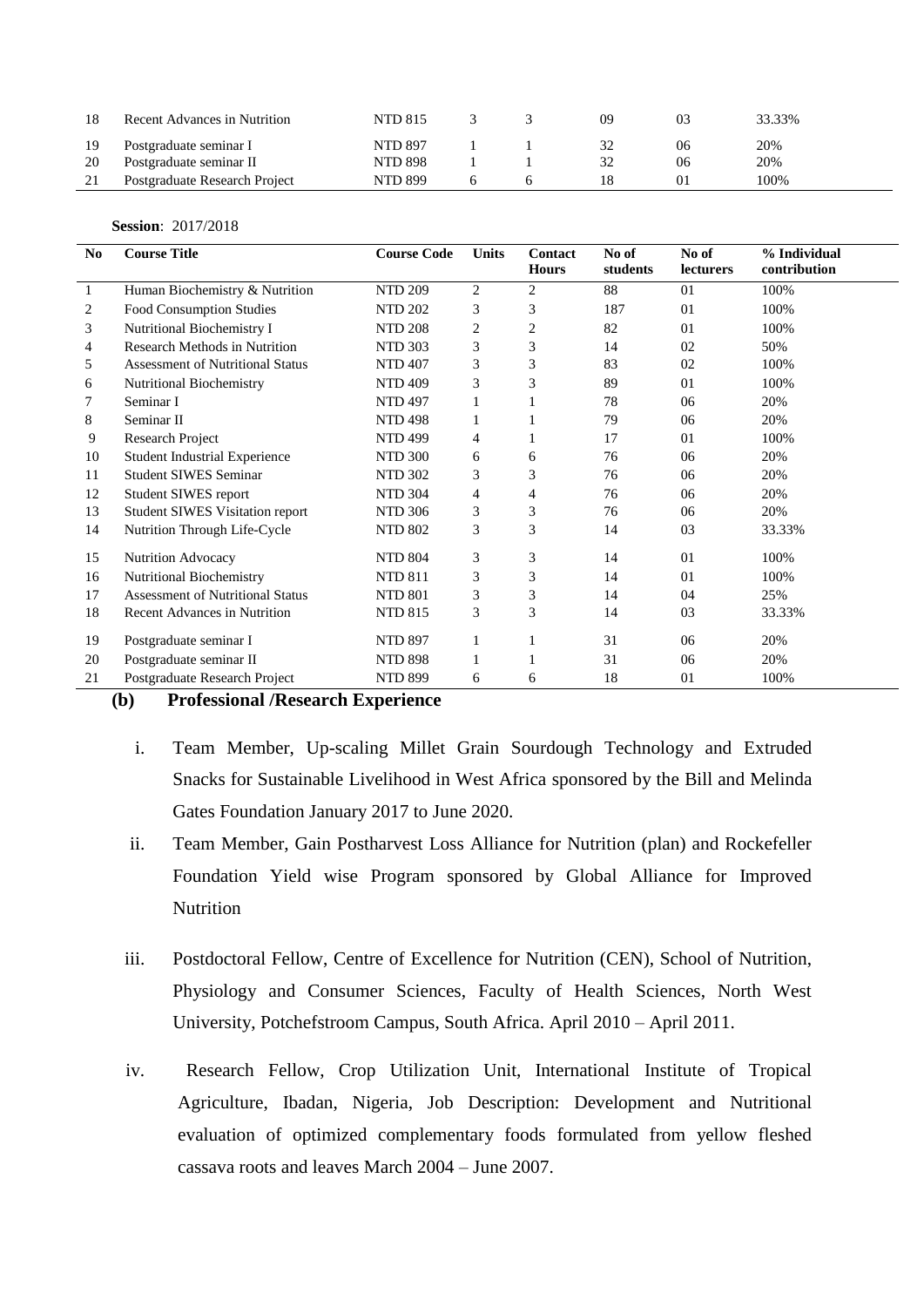- v. Consultant (Processing and Analysis of Cassava and cassava products), IFPRI/CIAT Biofortification/ Micronutrient Project, Crop Utilization Unit, International Institute of Tropical Agriculture, Ibadan, Nigeria, October. 2004 – March 2005.
- vi. Research Assistant, UNICEF Iodine Deficiency survey in Alabata Village, Ogun State, Job Description: Collection, collation and analysis of field data, Dec. 2003.
- vii. Farm supervisor, Mashaun Agricultural Farms and Foods, Ikorodu, Lagos State, Nigeria. Job Description: Processing and Sales of farm produce, Jan - December 1999.
- viii. Industrial Attaché, Lever Brothers Nigeria PLC, (Product development, product packaging, laboratory analysis), Dockyard road, Apapa, Lagos State, Nigeria. June – December 2005.

#### **04. SPECIAL ASSIGNMENTS/COMMUNITY SERVICE**

i.Ag. Head, Department of Nutrition and Dietetics June 1, 2018 till date

- ii. Member, College Academic Board, College of Management Sciences 2016 till date
- iii. Member, College Committee on Examination and Result (COCER), Feb 2011 till date
- iv. Member, College Board of Studies Committee, July 2012 till date
- v. Member, Board of Advisors, Literary and Debating Society FUNAAB. May 7<sup>th</sup> 2016- Till date.
- vi. Postgraduate Diploma Programme Coordinator Department of Nutrition and Dietetics, Federal University of Agriculture, Abeokuta, October 2006-2015
- vii. Departmental Representative, Post Graduate Committee, April, 2014-Till date.
- viii. Staff Adviser, Department of Nutrition and Dietetics, Federal University of Agriculture, Abeokuta, 2005-till date
- ix. Assistant Secretary, Landlord Association, Ocean Estate Ikorodu, Lagos. Oct 2013- December 2016.
- x. Examination Officer, Department of Nutrition and Dietetics, Federal University of Agriculture, Abeokuta, 2005-2017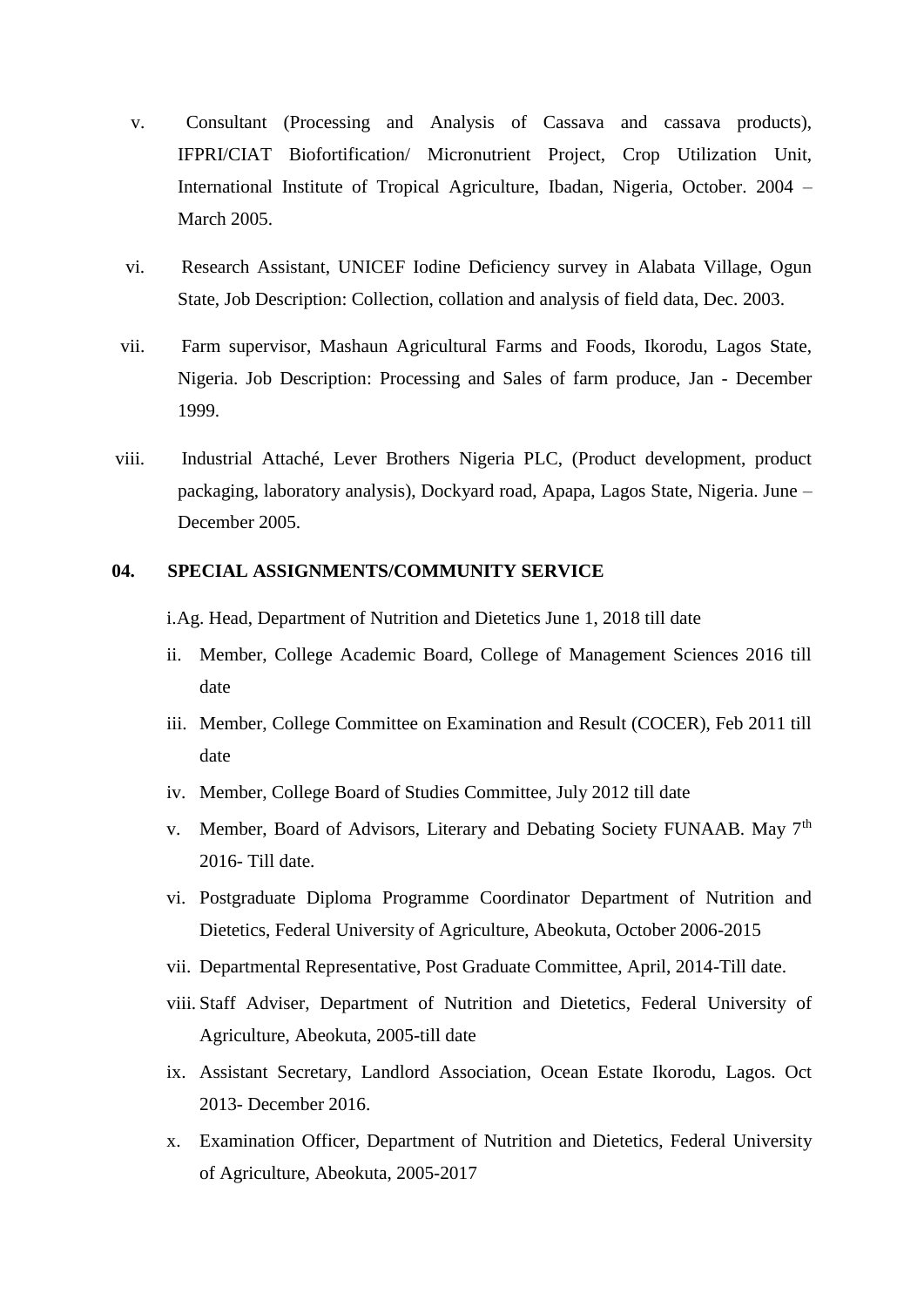- xi. Member, Gilead Medical Team, Living Faith Church, Obantoko, Ogun State. Nigeria
- xii. Member, Yomfiled Nursery and Primary School Board, Obantoko, July 2013- July, 2014.
- xiii. College Representative, Teaching Farms Management Committees (TEFAMAC) of the University, 2012 – 2016
- xiv. Facilitator, 3 Days Annual Retreat of Amuwo Odofin Klub, Lagos at Richton Hotels and Suites, Ibara Abeokuta, Ogun State  $11 - 14$ <sup>th</sup> November 2016.
- xv. External Examiner, to Undergraduate students, Department of Hotel and Catering Management, Olabisi Onabanjo University, Ago-Iwoye (Ayetoro Campus), Ogun State Nigeria. 2013 to 2016.
- xvi. External Examiner, to Undergraduate students, Department of Nutrition and Dietetics, Babcock University Ilisan-Remo, Ogun State Nigeria. 2014 to 2017.
- xvii. External Examiner, to Undergraduate students, Department of Human Nutrition, University of Ibadan, Ibadan, Nigeria. 2017 to date
- xviii. Vice-Chairman, Nutrition Society of Nigeria (Ogun State Branch) 2013 2017
- xix. Chairman, Nutrition Society of Nigeria (Ogun State Branch) 2017 Date
- xx. Member, Ikorodu Youth Empowerment Foundation. 2002 to 2017
- xxi. Peer Reviewer to Some National and International Journals such as:
	- a. International Journal of Food Sciences and Nutrition (Taylor and Francis Publishers)
	- b. Nigerian Journal of Nutritional Sciences
	- c. American Journal of Clinical Nutrition
	- d. Plant Foods for Human Nutrition
	- e. Journal of Food Composition and Analysis

## **05. TRAINING/WORKSHOP PROGRAMMES/CONFERENCES ATTENDED (WITH DATES)**

#### **Training/ Workshop**

- a) Validation workshop on Nutrition curricula and modules in West Africa. Held in Oak Hotels and Suites Accra, Ghana from  $8th - 9<sup>th</sup>$  of February, 2018.
- b) Leadership Training Workshop on the theme "Towards a principled and Ideological Unionism" Organized by Academic Staff Union of Universities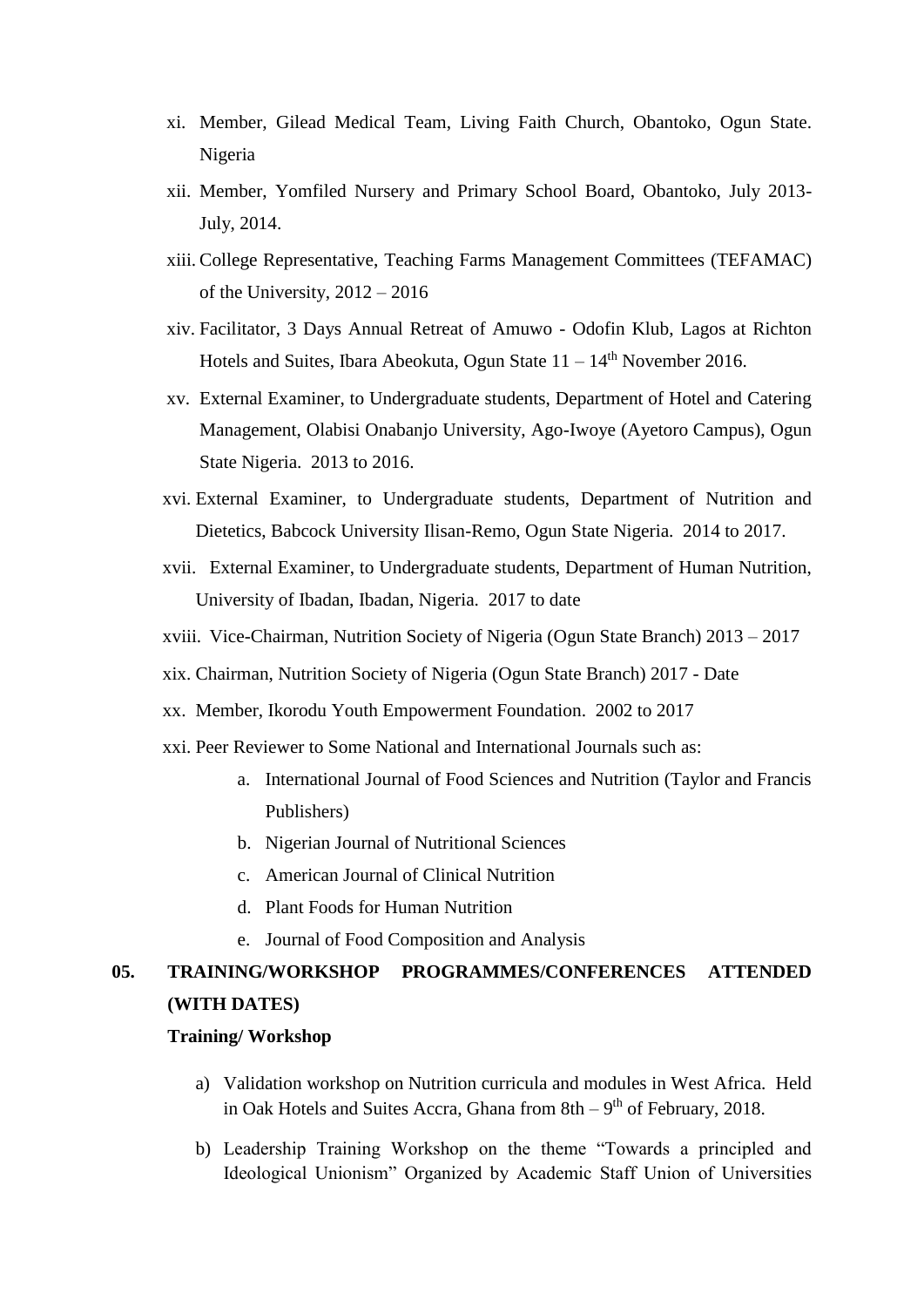(ASUU). Held at the Federal University of Agriculture ASUU Secretariat Complex, Abeokuta, June 26<sup>th</sup>, 2017.

- c) Dissemination Workshop on Nutrition Capacity Assessment in West Africa. Held in Ramadan Pear Hotel-Ouagadougou, Burkina Faso from May 3<sup>rd</sup> to 4<sup>th</sup>, 2017.
- d) M-BoSs Annual Forum 2017: Building on the Successes of Marketplace. Held in Brasilia, Brazil from February  $13<sup>th</sup>$  to  $17<sup>th</sup>$ , 2017.
- e) Participant at one-day Capacity Building Workshop on Improving the Assessment of Learners' Competencies in Agricultural Courses held at FUNAAB on 24<sup>th</sup> October, 2017.
- f) Professorial Retreat: Grant-Winning Professors and Strategic Mentoring held at Federal University of Agriculture, Abeokuta, July 12-13, 2016.
- g) Participant at 2-day Capacity- Building workshop for Academic staff on Modern methods of Teaching and Learning in higher education held at Federal University of Agriculture, Abeokuta on January 25-26, 2016.
- h) Participant at one-day Training on 'Ethics of Examination and Invigilation' held on August 25, 2014 at International Scholar Resource Centre, FUNAAB.
- i) Delegate at one-day Workshop on FUNAAB Strategic Plan (2014-2020): Roadmap towards a World-Class University, held at PG hall, FUNAAB, May  $27<sup>th</sup>$ , 2014.
- j) Workshop on Advanced Digital Appreciation Programme for Tertiary Institutions (ADAPTI) Training in Federal University of Agriculture, Abeokuta held on 03-07 March, 2014.
- k) Participant at one-day Special seminar on preparation and vetting of examination results at International Scholar Research Centre on Friday. 7<sup>th</sup> June, 2013.
- l) Participant at National Training Workshop on Sports Nutrition; Nutritional Goals and Dietary strategies for athletes, Nutrition Society of Nigeria (Ogun state Chapter) held  $8<sup>th</sup>$  to  $1<sup>st</sup>$  December, 2012.
- m) Training on the use of Multi-Criteria Mapper (MCM) software data collection in South Africa, 28<sup>th</sup> March – 1<sup>st</sup> April 2011 (certified)
- n) Ninth African Nutrition Leadership Programme organized by Centre of Excellence for Nutrition, North West University, Potchefstroom Campus, South Africa,  $15<sup>th</sup> - 25<sup>th</sup>$  March, 2011 (certified)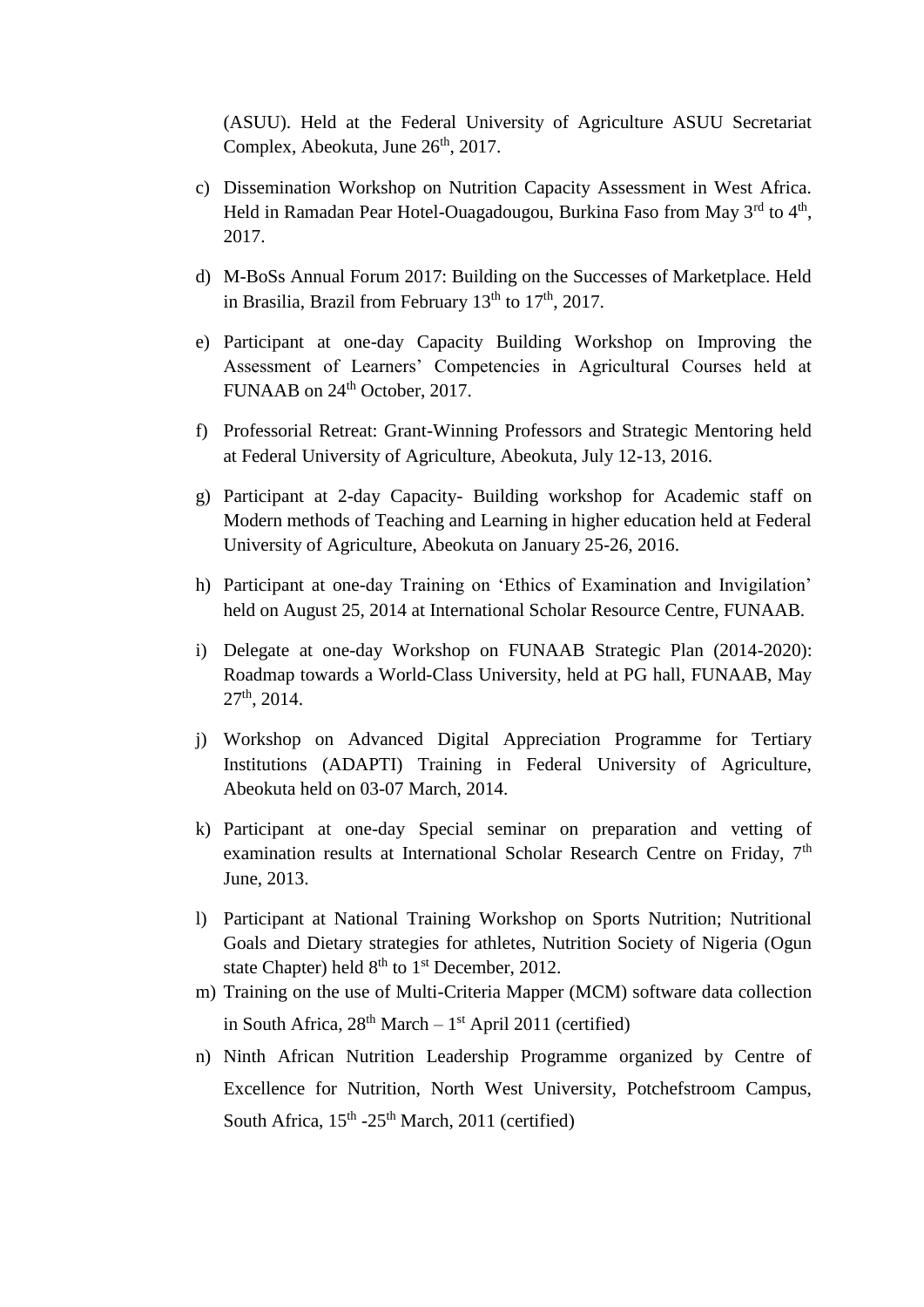- o) Training on Anthropometric measurement organized by International Society for the Advancement of Kinanthropometry (certified ISAK Level 1 Anthropometrist), North-West University, South Africa, 23rd - 25th February, 2011.
- p) A 3-Day Training on "HIV/AIDS Patients' Clinical File Review" organized by the Reproductive Health and HIV Research Unit (RHRU) of the University of Witwatersrand, South Africa at Potchefstroom Clinic, Sponsored by the United States President's Emergency Plan for Aids Relief. 15<sup>th</sup> -17<sup>th</sup> August, 2010.
- q) Use of Statistical Software in Data Analysis and Documentations. Organized by Nigerian Institute of Food Science and Technology in collaboration with Association of African University (AAU) Ghana & AG Leventis Memorial Centre for Learning (LEMCEL), UNAAB.  $19<sup>th</sup> - 23<sup>rd</sup>$  May, 2009.
- r)Training workshop on research methodology for young scientists,  $6<sup>th</sup>$  Nigerian Institute of Food Science and Technology National Workshop,  $14<sup>th</sup> - 16<sup>th</sup>$ August. 2008.
- s)National training workshop on simulation Modeling and computer applications in R & D, organized by Nigerian Institute of Food Science and Technology,  $2<sup>nd</sup> – 4<sup>th</sup> July 2008.$
- t) International training course on HACCP, organized by International Institute of Tropical Agriculture, Ibadan, Nigeria,  $17<sup>th</sup> - 19<sup>th</sup>$  January. 2005.

### **06. COMMENDATION**: NIL

#### **07. MEMBERSHIP OF PROFESSIONAL BODIES**

- (i) Nutrition Society of Nigeria
- (ii) Federation of African Nutrition Societies
- (iii) Family and Consumer Sciences of Nigeria
- (iv) African Nutrition Society
- (v) International Association of Research Scholars and Fellows (IARSAF), IITA Chapter. Ibadan.

## **08. RESEARCH INTERESTS OR COMMISSIONED PROJECTS Completed:**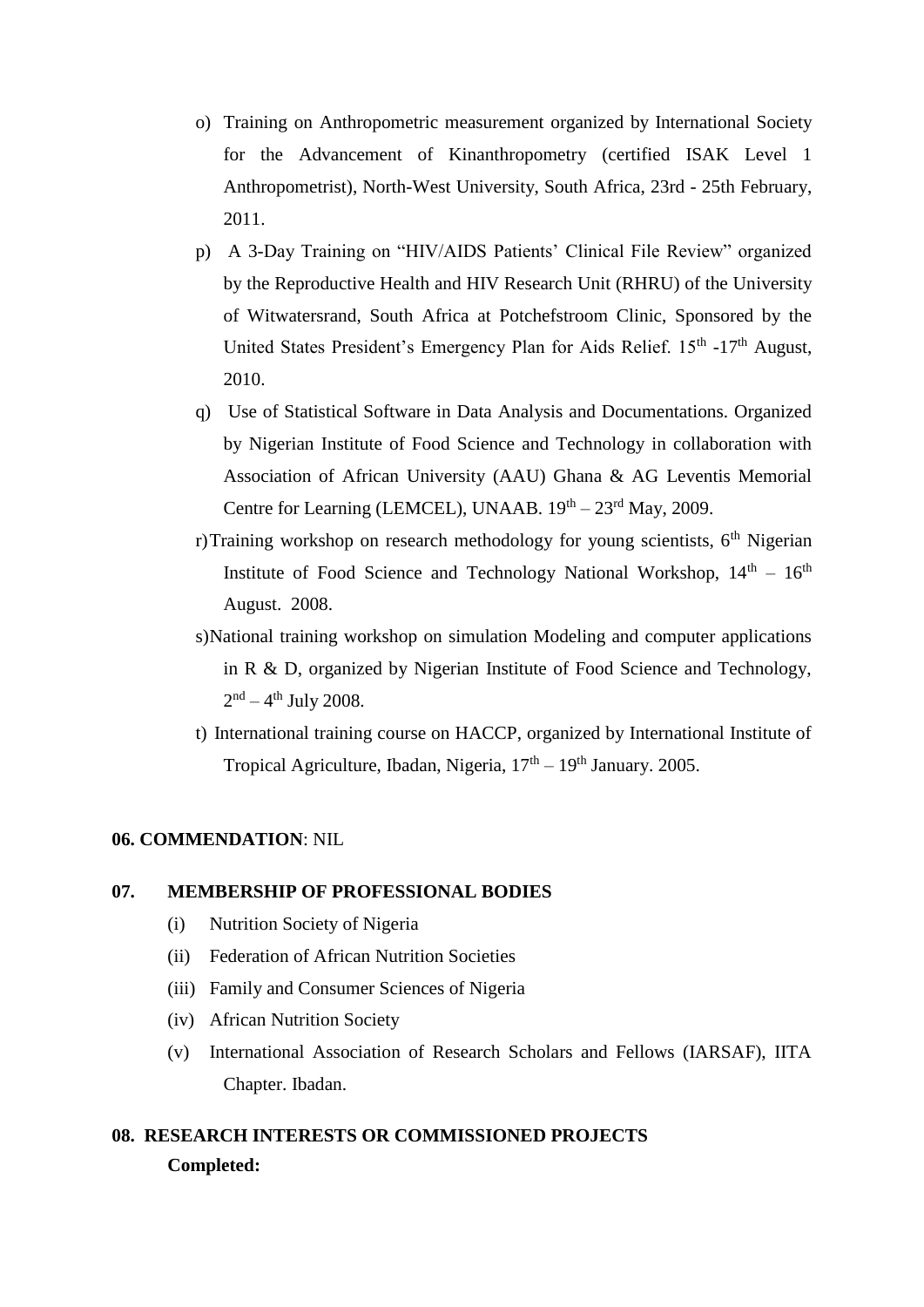- i. Iron status and anthropometric status of adolescents in Ogun state.
- ii. Nutrients profile of selected standardized dishes in Nigeria.
- iii. Iron status and cardiovascular disease risk factors in apparently healthy adults in Ogun state, Nigeria
- iv. Nutritional status and intestinal parasitic infection among primary school children in Ogun state.

#### **Research in Progress:**

- i. Up-scaling Millet Grain Sourdough Technology and Extruded Snacks for Sustainable Livelihood in West Africa
- ii. Comprehensive assessment of the determinants of child malnutrition in Kwara State
- iii. The Nutrition Transition in Africans, the role of alcohol consumption on health outcomes; the baseline dietary intakes of rural and urban Africans.
- iv. Developing models for delivery of food and nutrition security in vulnerable groups, in Africa as well as testing these models in empirical studies.
- v. Nutritional status and food consumption pattern of vulnerable groups
- vi. Development and Nutritional evaluation of complementary food from Orange fleshed sweet potatoes for in infants and young children.

#### **09. PUBLICATIONS**

#### **(a) Thesis/ Dissertation/Project**

- (i).Onabanjo. O. O. (1997): Food Habits of University Undergraduates: A case study of Universities in Abia State. B.Sc. Projects. Michael Okpara University of Agriculture, Umudike, Nigeria
- (ii). Onabanjo. O. O. (2001): Iron, Zinc, Copper and Phytate Contents of Standardized Nigerian Dishes. M.Sc. Dissertation. University of Agriculture, Abeokuta, Nigeria
- (iii). Onabanjo. O.O (2007): Development and Nutritional Evaluation of Four optimized complementary foods from yellow cassava roots and Leaves. Ph.D. Thesis. University of Agriculture, Abeokuta, Nigeria

#### **(b). Journal Articles in Print**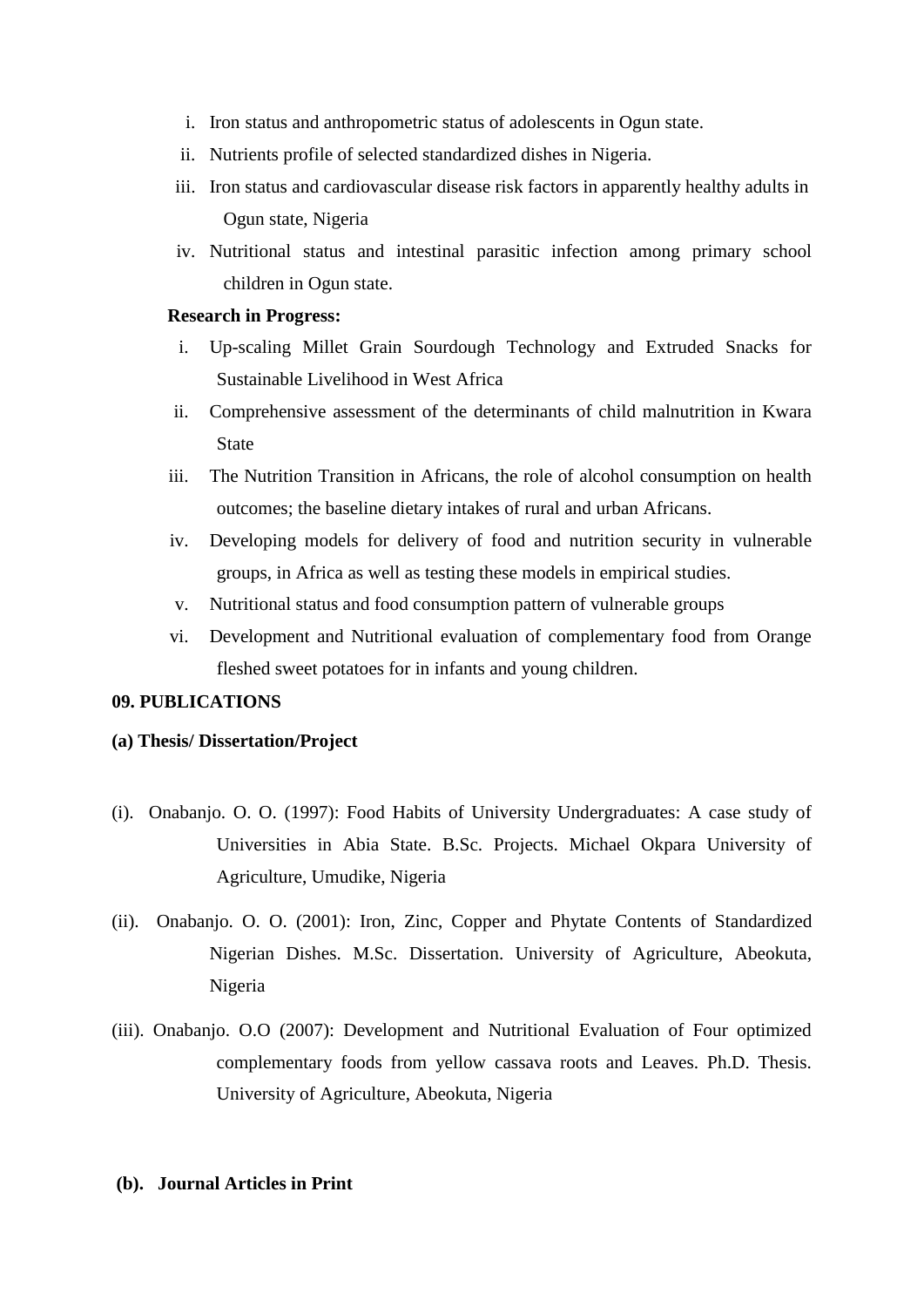- (1) **Onabanjo, O.O.** and Oguntona, C.R.B. (2003). Iron, Zinc, Copper and Phytates Content of Standardized Nigerian Dishes. *Journal of Food Composition and Analysis.* 16; 669 – 676. Published by Elsevier Ltd, UK. http://www.sciencedirect.com/science/article/pii/S0889157503000632
- (2) **Onabanjo, O.O.** Busie Maziya-Dixon, Oguntona, C.R.B, Olayiwola, I.O, Oguntona, E.B and Dixon, A.G.O*.* (2008). Iron Bioavailability and Utilization in Rats fed cassava-based complementary diets. *Journal of Food, Agriculture and Environment***.** 16 (3&4); 210-214. Published by WFL Publisher. Finland. http://www.researchgate.net/profile/Busie\_Maziya-Dixon2/publication/255605017\_Protein\_quality\_evaluation\_and\_hematolo gical parameters of rats fed complementary diets/links/543bc8c10cf204 cab1db2fb8.pdf
- (3) **Onabanjo, O.O.** Oguntona, C.R.B, Busie Maziya-Dixon, Olayiwola, I.O, Oguntona, E.B and Dixon, A.G.O*.* (2008). Nutritional evaluation of four optimized cassava-based complementary foods.*African Journal of Food Science.* 2; 136-142. Published by Academic Journal, Nairobi. Available online at http://www.academicjournals.org/ajfs/index.htm.
- (4) **Onabanjo, O.O.** Akinyemi C.O., and C.A. Agbon. (2009). Characteristics of Complementary foods produced from sorghum, sesame, carrot and crayfish. *International Journal of Natural Sciences, Engineering and Technology (ASSET)*. 8 (1); 71-83. Published by Federal University of Agriculture, Abeokuta, Nigeria. Available online at http:www.unaab.edu.ng/journal/
- (5) **Onabanjo, O.O.** Busie Maziya-Dixon, Oguntona, C.R.B (2009). Protein Quality evaluation and haematological parameters of rats fed complementary diets. *Journal of Food, Agriculture and Environment.* 17 (2); 139-142. Published by WFL Publisher. Finland. http://world-food.net/proteinquality-evaluation-and-hematological-parameters-of-rats-fedcomplementary-diets/
- (6) **Onabanjo, O. O.,** Akinyemi, C. O., Sanni, S. A. and Kupoluyi, M. T. (2009). Mineral and heavy metal content of Nigerian dishes. *Journal of Culinary Science & Technology*. 7; 143-155. Published by Taylor and Francis Group, UK.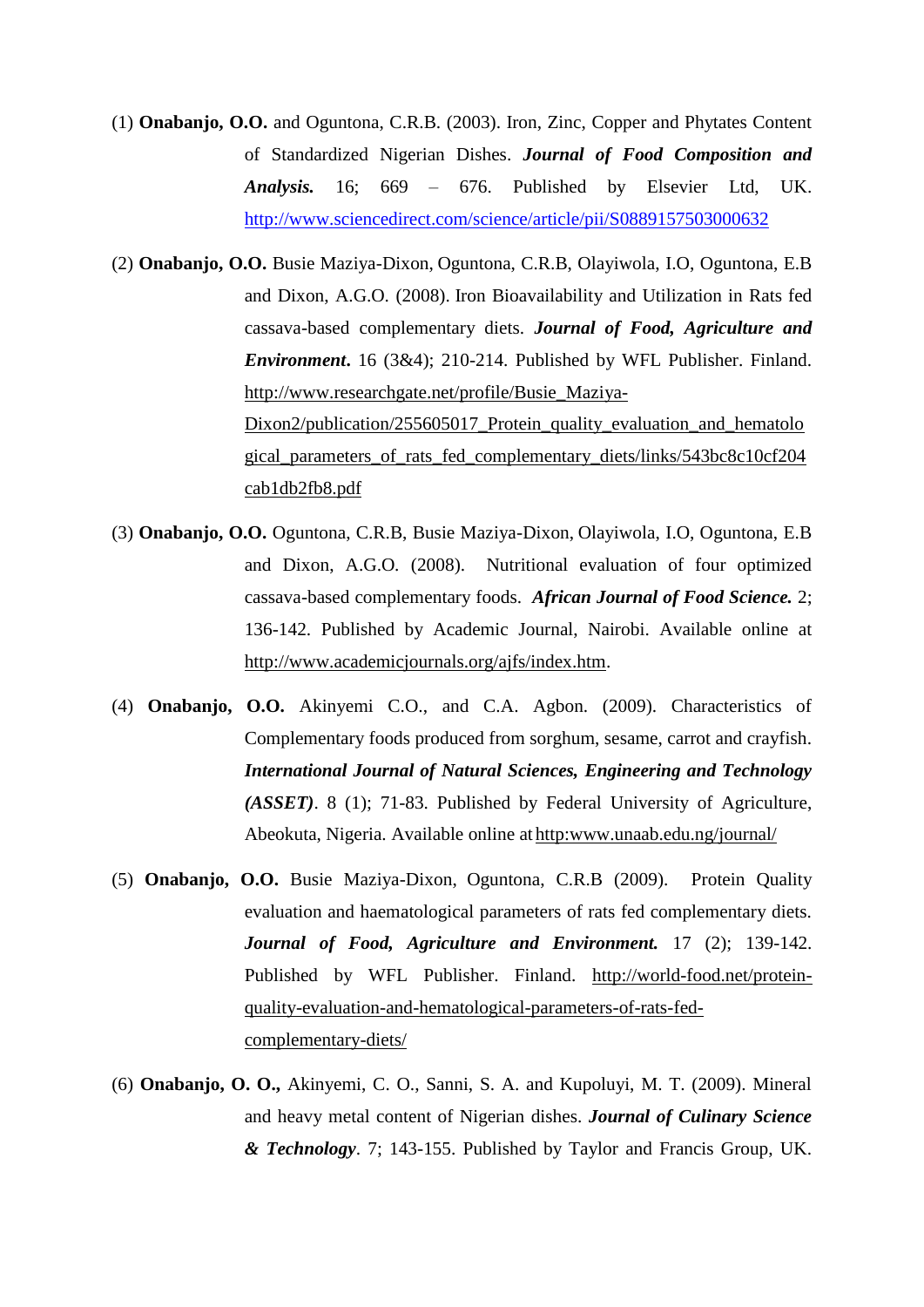http://www.tandfonline.com/doi/abs/10.1080/15428050903313473?journal Code=wcsc20#.VYU\_SvlViko

- (7) **Onabanjo, O.O**, Aderibigbe O.R, Akinyemi, C.O, Adetogun. A.A. (2010). Vitamin Profile of some standardized Nigerian composite dishes. *International Journal of Vitamin and Nutrition Research.* 80 (6); 378-385. Hogrefe & Hans Huber Publisher Group, Germany. http://econtent.hogrefe.com/doi/abs/10.1024/0300-9831/a000023
- (8) Agbon, C.A. Akinyemi, C.O, **Onabanjo O.O**. and Okeke, E.C. (2010). Nutrient Composition and phytate - zinc molar ratio of prepared foods consumed by rural preschool children, *Nigerian Journal of Nutritional Sciences (NJNS).* 31 (1); 58-63. Published by Nutrition Society of Nigeria, Nigeria.
- (9) Agbon, C.A, E.O. Ngozi and **O.O. Onabanjo** (2010). Production and Nutrient Composition of Fufu Made From a Mixture of Cassava and Cowpea Flours. *Journal of Culinary Science and Technology.* 8; 147-157. Published by Taylor and Francis Group, UK. http://www.tandfonline.com/doi/abs/10.1080/15428052.2010.511096#.VYU -3\_lViko
- (10) Akinyemi, C.O., **Onabanjo, O.O**., Ajayi, M.O. (2010). Effects of cooking methods on the glycaemic index of common varieties of Sweet Potatoes*. Journal of Dietitians Association of Nigeria (JDAN)***.** 1 (1); 38-45. Published by Dietetics Association of Nigeria, Nigeria.
- (11) O.R. Aderibigbe, A.A. Odetola, F.S. Oluwole, E.O. Farombi, **O.O. Onabanjo** and O.A. Jiboku (2011). Antioxidant Properties of Methanol Extract of Parquetina Nigrescens in Ulcerated rats. *International Journal of Tropical Medicine.* 6 (2); 25-29. Published by Medwell Journals, Pakistan.http://www.medwelljournals.com/fulltext/?doi=ijtmed.2011.25.29
- (12) Agbon, C.A, **Onabanjo, O.O** and Akinyemi, C.O (2011). Micronutrient adequacy of homemade complementary foods*. Nutrition and Food Science*. 41 (1); 12- 19. Published by Emerald Group Publishing Ltd. UK. http://www.emeraldinsight.com/doi/abs/10.1108/00346651111102856?journ alCode=nfs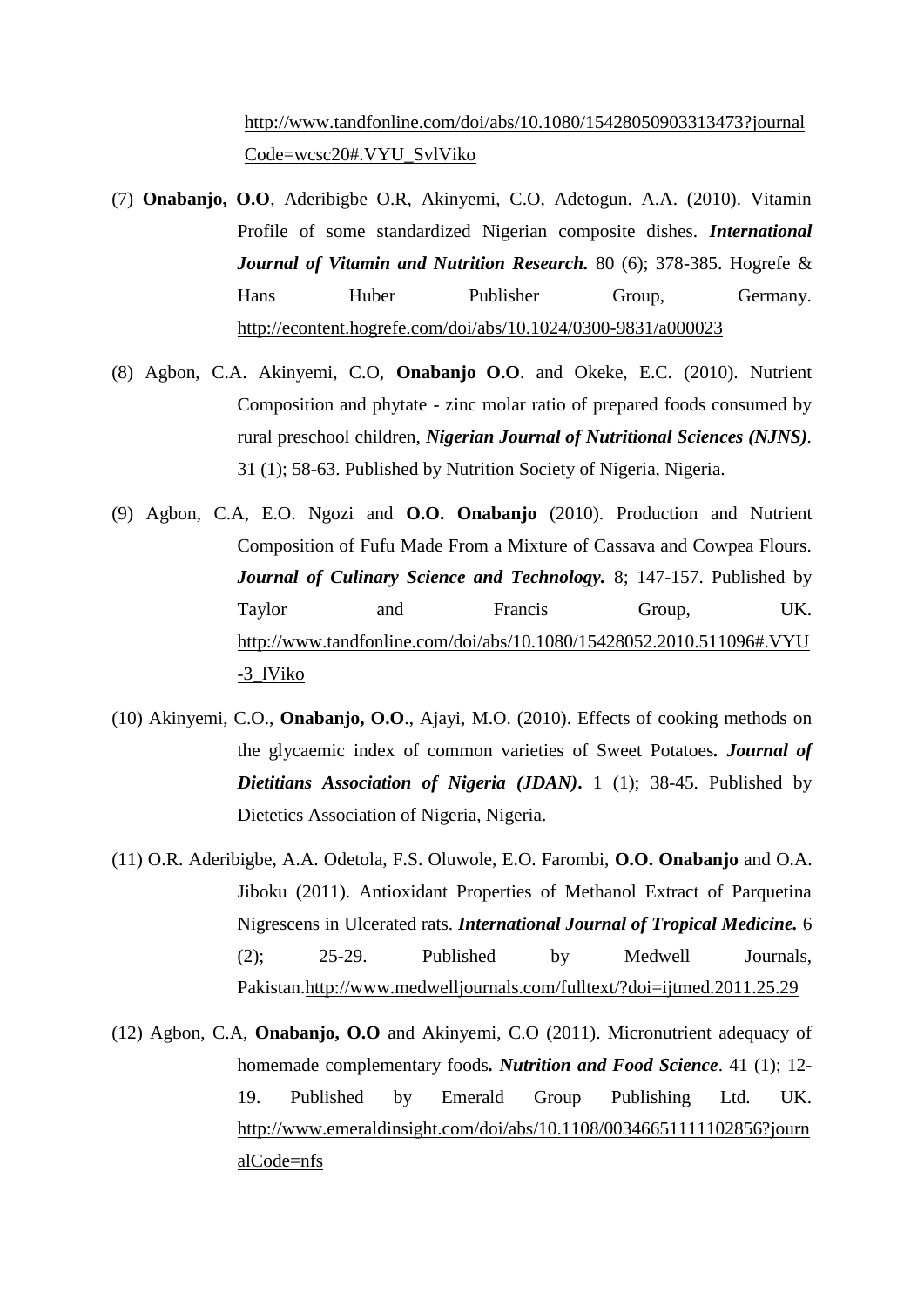- (13) **Onabanjo O.O**, Aderibigbe O. R, Agbon C. A, Oguntona C.R.B. (2012). Effect of physical activity level on Lipid profile of adults working in tertiary institutions in Abeokuta, South Western Nigeria. *International Journal of Tropical Medicine.* 7 (2); 93-97. Published by Medwell Journals, Pakistan. http://www.medwelljournals.com/abstract/?doi=ijtmed.2012.93.97
- (14) Agbon CA, **Onabanjo O. O,** Okeke EC. (2012). Daily Contribution of Meals served in Home Grown School Feeding of Osun State, Nigeria. *Nutrition and Food Science*. 42 (5); 355-361. Published by Emerald Group Publishing Ltd. UK. www.emeraldinsight.com/doi/pdf/10.1108/00346651211266872
- (15) Nupo, S., Oguntona, C.R.B., **Onabanjo, O.O**. and E.O. Fakoya (2012). Dietary Diversity Scores and Nutritional status of Women in Two Seasons in Rural Areas of Ogun State, Nigeria. *Nutrition and Food Science***.** 42 (5); 60-67**.**  Published by Emerald Group Publishing Ltd. UK. http://www.emeraldinsight.com/doi/abs/10.1108/00346651311295923
- (16) Aliyu Hassan, **Onabanjo, O.O**, Clara Oguntona. (2012). Nutritional Assessment of School-Age Children Attending Conventional Primary and Integrated Qur'anic Schools in Kaduna*. Research Journal of Medical Sciences.* 6(4); 187-192. Published by Medwell Journals, Pakistan. http://www.medwelljournals.com/abstract/?doi=rjmsci.2012.187.192
- (17) **Onabanjo, O.O**, Johann C. Jerling, Namukolo Covic, Averalda Van Graan, Christine Taljaard, Ramoteme L. Mamabolo (2012). Association between iron status and white blood cell counts in African Schoolchildren of the North-West Province, South Africa. *Journal of Epidemiology and Global Health.* (28); 103-110. Published by Elsevier Ltd, UK. http://www.jegh.org/article/S2210- 6006(12)00044-5/abstract
- (18) Olayiwola, I. O., Oganah, B. C., Oguntona, C. R. B., Popoola, A. R, Sanni, S. A, **Onabanjo, O. O**., Afolabi, W. A. O. and Sam-Wobo, S. O. (2012). Consumption Pattern of Maize based dishes in Four Agro-Ecological Zones of Nigeria. *Journal of Agricultural Science and Environment*, (ASSET). 12 (2); 45-61. Published by Federal University of Agriculture, Abeokuta, Nigeria. Available online at http:www.unaab.edu.ng/journal/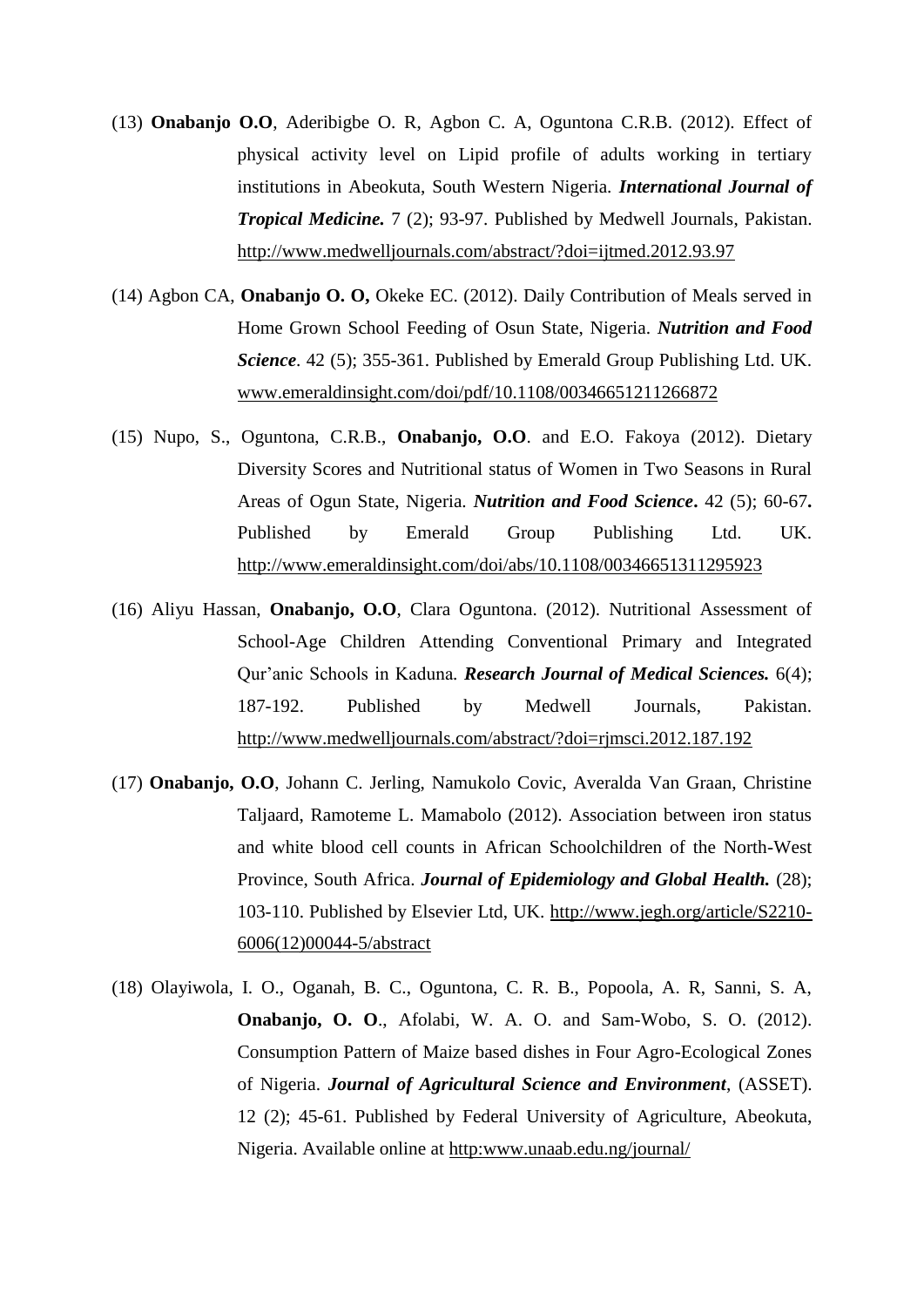- (19) Olayiwola, I. O., Funmi Folaranmi, Abdul-Rasaq A. Adebowale, **Onabanjo Oluseye,** Sanni Ajoke, Afolabi Wasiu (2013). Chemical, mineral composition and sensory acceptability of cocoyam-based recipes enriched with cowpea flour. *Journal of Food Science and Nutrition.* 1(3); 228–234. Published by Wiley Online Library, UK. http://onlinelibrary.wiley.com/doi/10.1002/fsn3.30/pdf
- (20) Fabunmi, TM., **Onabanjo, OO**., Oguntona, EB., Keshinro, OO., Onabanjo, J.A., Obanla, O.O., Oyawoye, O.O. (2013). Nutrient Intakes and Nutritional Status of Mothers and their under-five children in a rural Nigerian Community of Oyo State, Nigeria. *International Journal of Child Health and Nutrition.* 2 (1); 39-49. http://dx.doi.org/10.6000/1929- 4247.2013.02.01.7. Published by Lifescience Global, Canada.
- (21) Olayiwola, I.O., Akinfenwa, V.O., Oguntona, C.R.B., Sanni, S.A., **Onabanjo, O.O,** and Afolabi, W.A.O (2013). Phytonutrient, Antioxidant and Mineral composition of some wild fruits in South West Nigeria. *Nigeria Food Journal.* 31(2); 33-40. Published by the Nigerian Institute of Food Science and Technology. http://www.sciencedirect.com/science/article/pii/S0189724115300746
- (22) Akinlonu, E. O., Sanni, S. A**.** And **Onabanjo, O. O**. (2013). Nutritional, Sensory qualities and Recommended daily allowances of novel dishes from cassava root. *Nigerian Journal of Nutritional Sciences.* 35 (1); 33-41. Published by the Nutrition Society of Nigeria.
- (23) Afolabi, W. A. O., Oyawoye, O. O., Sanni, S. A. and **Onabanjo, O. O.** (2013). Proximate and cholesterol composition of selected fast foods sold in Nigeria. *Nigerian Food Journal.* 31 (1); 70-76. Published by the Nigerian Institute of Food Science and Technology. http://www.ajol.info/index.php/nifoj/article/view/97619
- (24) **Onabanjo, OO** and Ighere, DA. (2014). Nutritional, functional and sensory properties of biscuit produced from wheat-sweet potato composite. *Journal of Food Technology Research.* 1 (3); 111-121. Published by Pak Publishing Group. Pakistan. http://www.pakinsight.com/pdf-files/JFTR-2014-1(3)-111-121.pdf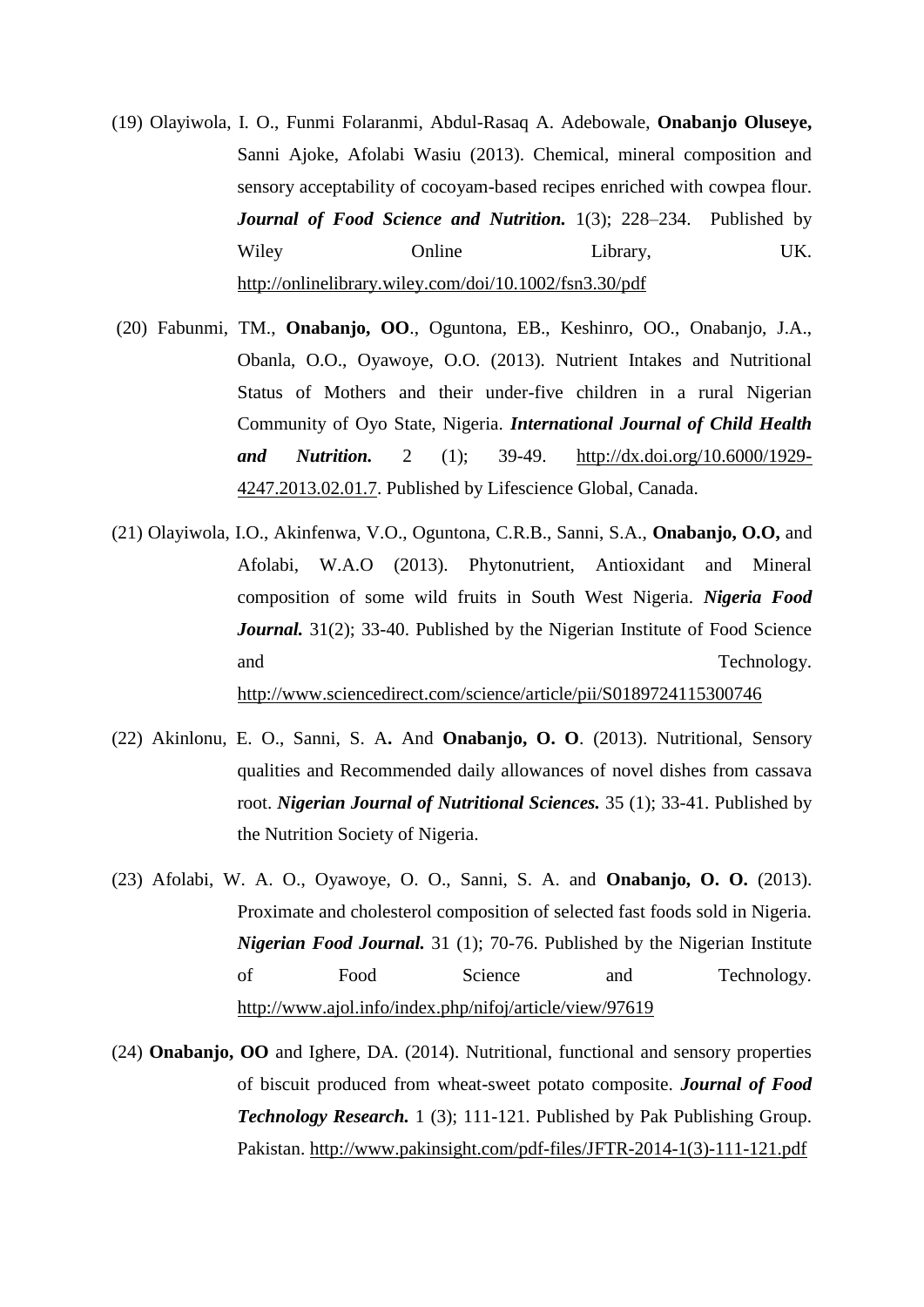- (25) Olusola Funmilayo Sotunde, Silifat Ajoke Sanni, **Oluseye Olusegun Onabanjo**, Ibiyemi O. Olayiwola, Mure Agbonlahor (2014). A retrospective study of the health profile of neonates of mothers with anemia in pregnancy and pregnancy induced hypertension in Lagos, Nigeria. *Journal of Public Health in Africa.* 5; 286-290. DOI: 10.4081/jphia.2014.286. Italy. Published by Licensee Page Press. **http://www.publichealthinafrica.org/index.php/jphia/article/view/286**
- (26) **Onabanjo, O. O.,** Sanni, S. A., Afolabi, W. A. O, Oyawoye, O. O. & Obanla, O. O. (2014). Lipid composition of some commonly consumed traditional Nigerian dishes. *Journal of Human Nutrition and Dietetics.* 27; 367-376. Published by The British Dietetic Association Ltd, UK. doi:10.1111/jhn.12157. http://onlinelibrary.wiley.com/doi/10.1111/jhn.12157/abstract
- (27) Afolabi W.A.O. Ayenigba B. **Onabanjo O.O**. Sanni S.A. and Ariyo M.A. (2014). Socio-demographic Determinants of Parental Centred Child Care Practices and Under-Three Children Malnutrition in Peri-urban Communities in South West Nigeria. *Nigerian Journal of Nutritional Sciences.* 35 (1); 9-14. Published by the Nutrition Society of Nigeria, Nigeria.
- (28) **Onabanjo, OO** and Balogun, OL. (2014). Anthropometric and Iron Status of Adolescents from Selected Secondary Schools in Ogun State, Nigeria Infants, *Infants, Child and Adolescent Journal (ICAN).* 26 (2); 109-118. DOI: 10.1177/1941406414520703. Published by Sage. USA. http://can.sagepub.com/content/early/2014/01/31/1941406414520703
- \*(29) Afolabi W.A.O**.** Oyawoye O.O. Sanni S.A. **Onabanjo O.O**. and Obanla O.O, (2015). Portion Size, Micronutrient Content and Nutritional Quality of Selected Fast Foods sold in Nigeria. *International Journal of Health and Nutrition.* 6 (1); 1-8. Published by Academy Publication Inc. USA. http://www.asciencejournal.net/asj/index.php/IJHN/article/viewArticle/605
- \*(30) Maduagu ATL, Oguntona CRB, Oguntona EB, Agbonlahor MU, **Onabanjo OO** (2015) Prevalence of Coronary Heart Diseases Risk Factors in Adults Population Living in Nigeria's Largest Urban City. *Journal Nutrition of Disorders and Therapy.* 5; 1-5. Published by OMIC group Publishing, USA.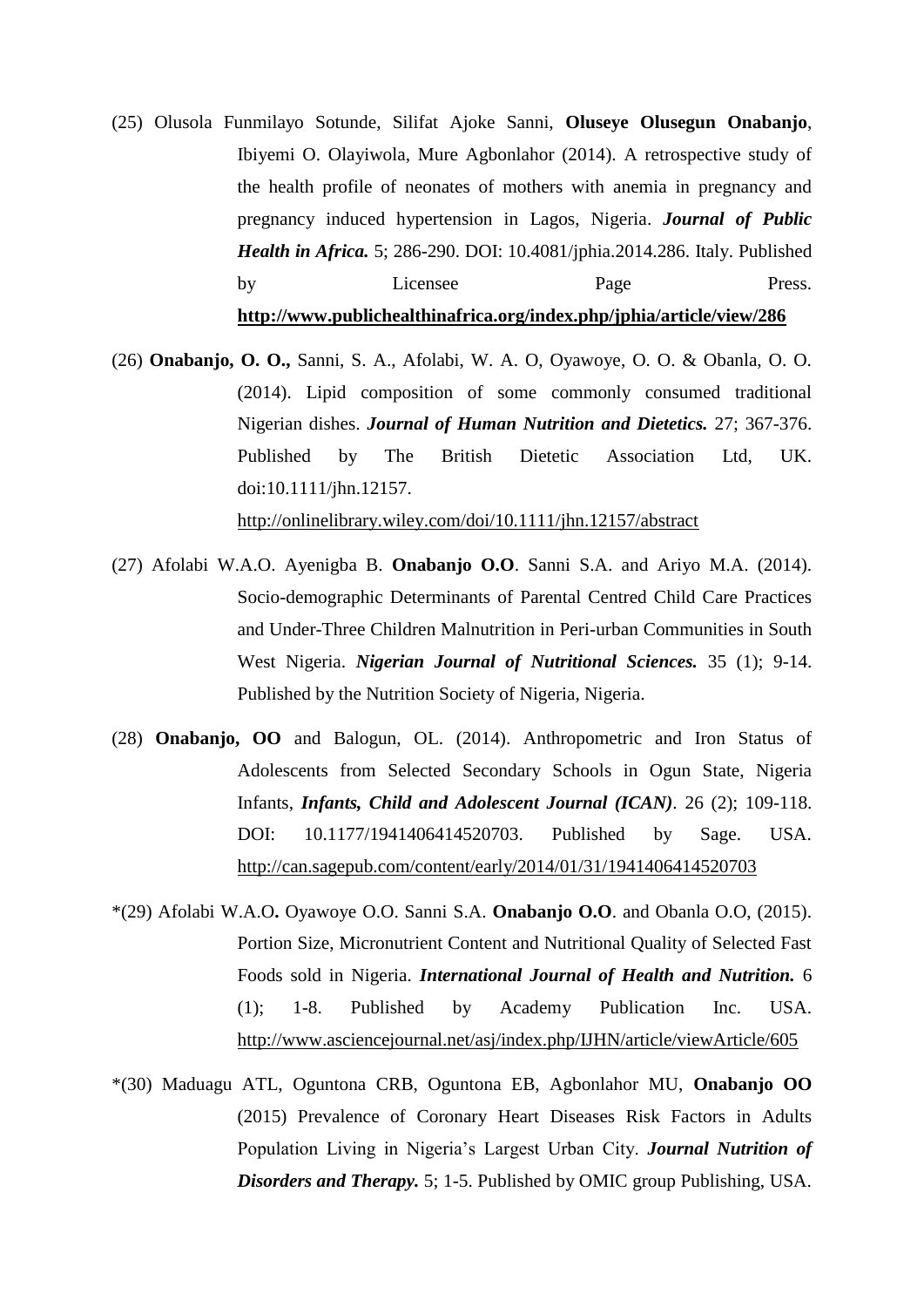http://omicsonline.org/open-access/prevalence-of-coronary-heart-diseasesrisk-factors-in-adults-population-living-in-nigerias-largest-urban-city-2161- 0509-5-153.php?aid=37183. doi: 10.4172/2161-0509.1000153.

- \*(31) Azeez, A.T., Adegunwa, M.O., Shobukola, O.P., **Onabanjo, O.O**., Adebowale, A.A. (2015). Evaluation of Some Quality Attributes of Noodles From Unripe Plantain and Defatted Sesame Flour Blends. *Journal of Culinary Science and Technology***,** 13:4, 303-329. Published by Taylor and Francis Group, UK. DOI:10.1080/15428052.2015.1015670.
- \*(32) Obanla O.O; **Onabanjo, O.O**; Sanni, S.A; Adegunwa, M.O; Afolabi, W.A.O; Oyawoye, O.O; Lano-Maduagwu, A.T. (2016) Fatty Acid Profile and Dietary Fibre Content of some Standardized Soups and Dishes Consumed in Nigeria. *Nigerian Journal of Nutritional Sciences* Vol. 37 (1) pg 20 – 28. Published by Nutrition Society of Nigeria
- \*(33) Popoola, K.K, **Onabanjo, O.O,** Oguntona, E.B, and Adegunwa, M.O (2016). Micronutrient Deficiencies and Anthropometric Status of Under-five Childrenin Odeda Local Government Area, Ogun State, Nigeria *Nigerian Journal of Nutritional Sciences* Vol. 37 (2) pg 170 – 179. Published by Nutrition Society of Nigeria
- \*(34) Afolabi W.A.O, Odebunmi H.B, **Onabanjo O.O,** Sanni S.A and Oyawoye, O.O (2016) Dietary pattern, body composition, obesity and hypertension among a population of market women in Ibadan metropolis, Nigeria. *Nigerian Journal of Nutritional Sciences* Vol. 37 (2) pg 47-56. Published by Nutrition Society of Nigeria
- \*(35) Badamosi, O.F, **Onabanjo, O.O,** Afolabi, WAO, Adebowale, A.A. (2017). Nutritional Status and the risk of Obesity among market Women in Offa Local Government Area, Kwara State. *Nigerian Journal of Nutritional Sciences* Vol. 38 (1) pg 76 – 89. Published by Nutrition Society of Nigeria
- \*(36) Yetunde Aderonke Adeyemi, **Oluseye Olusegun Onabanjo,** Silifat Ajoke Sanni, Regina Ngozi Ugbaja, David Olaulowa Afolabi, Catherine Adebukola Oladoyinbo, (2017) "Prevalence of metabolic syndrome among apparently healthy adults in Ogun state, Nigeria", *Nutrition & Food Science*, Vol. 47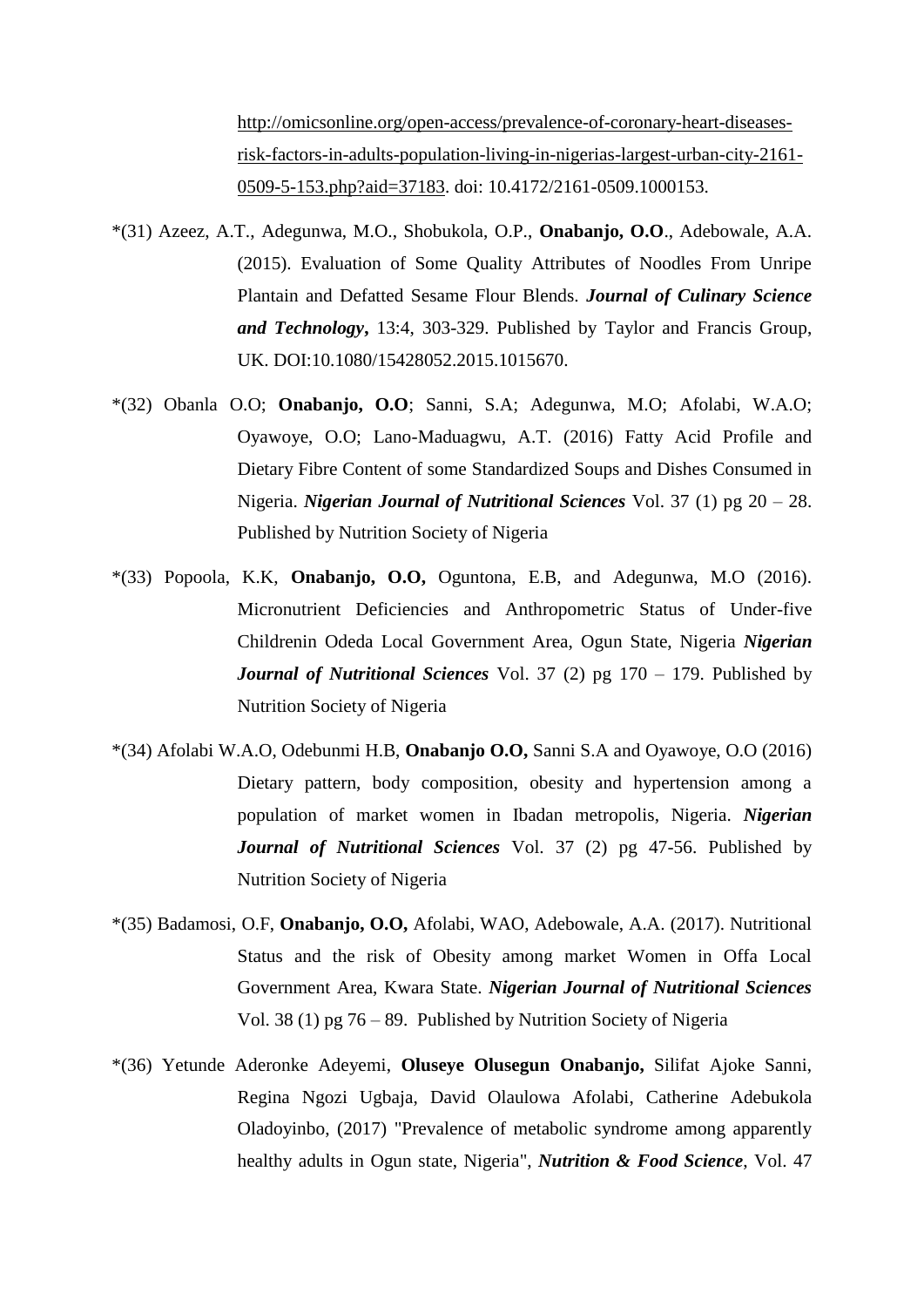Issue: 6, pp.780-794 Published by Emerald Publishing Limited. https://doi.org/10.1108/NFS-12-2016-0190

- \*(37) Afolabi, WAO, Adesanya, F.A, Adubi K.O, **Onabanjo O.O,** and Sanni S.A. (2017). Maternal Nutritional Knowledge and Nutritional Status of Under-five Children in selected Rural Communities in Ogun State, Nigeria. *Nigerian Journal Nutritional Sciences.* Vol.38 (1) pg 38 – 49. Published by the Nutrition Society of Nigeria, Nigeria
- \*(38) Adeola, A.A, Shittu, T.A, **Onabanjo, O.O,** Oladunmoye, O.O and Abass, A. (2017). Evaluation of Nutrient Composition, Functional and Sensory Attributes of Sorghum, Pigeon-pea and Soybean flour blends as Complementary Food in Nigeria **Agronomie Africaine** Sp. Vol 29 (2): 47–58. Published by The Ivorian Association for Agricultural Sciences. https://www.ajol.info/index.php/aga/article/view/163183
- \*(39) Pedro T Pisa, Edwige Landais, Barrie Margetts, Hester H Vorster, Christine M Friedenreich, Inge Huybrechts, Yves Martin-Prevel, Francesco Branca, Warren T K Lee, Catherine Leclercq, Johann Jerling, Francis Zotor, Paul Amuna, Ayoub Al Jawaldeh, Ruth Olaide Aderibigbe, Waliou Hounkpatin Amoussa, Cheryl A M Anderson, Hajer Aounallah-Skhiri, Madjid Atek, Chakare Benhura, Jephat Chifamba, Namukolo Covic, Omar Dary, Hélène Delisle, Jalila El Ati, Asmaa El Hamdouchi, Karima El Rhaz, Mieke Faber, Alexander Kalimbira, Liisa Korkalo, Annamarie Kruger, James Ledo, Tatenda Machiweni, Carol Mahachi, Nonsikelelo Mathe, Alex Mokori, Claire Mouquet-Rivier, Catherine Mutie, Liisa Nashandi Hilde, Shane A Norris, **Oluseye Olusegun Onabanjo**, Zo Rambeloson, Brice U Saha Foudjo, Kingsley Ikechukwu Ubaoji, Sahar Zaghloul & Nadia Slimani (2018). Inventory on the dietary assessment tools available and needed in Africa: a prerequisite for setting up a common methodological research infrastructure for nutritional surveillance, research and prevention of dietrelated non-communicable diseases. *Critical Reviews in Food Science and Nutrition*. 58 (1); 37-61. https://doi.org/10.1080/10408398.2014.981630. Taylor and Francis Publisher. Philadelphia, USA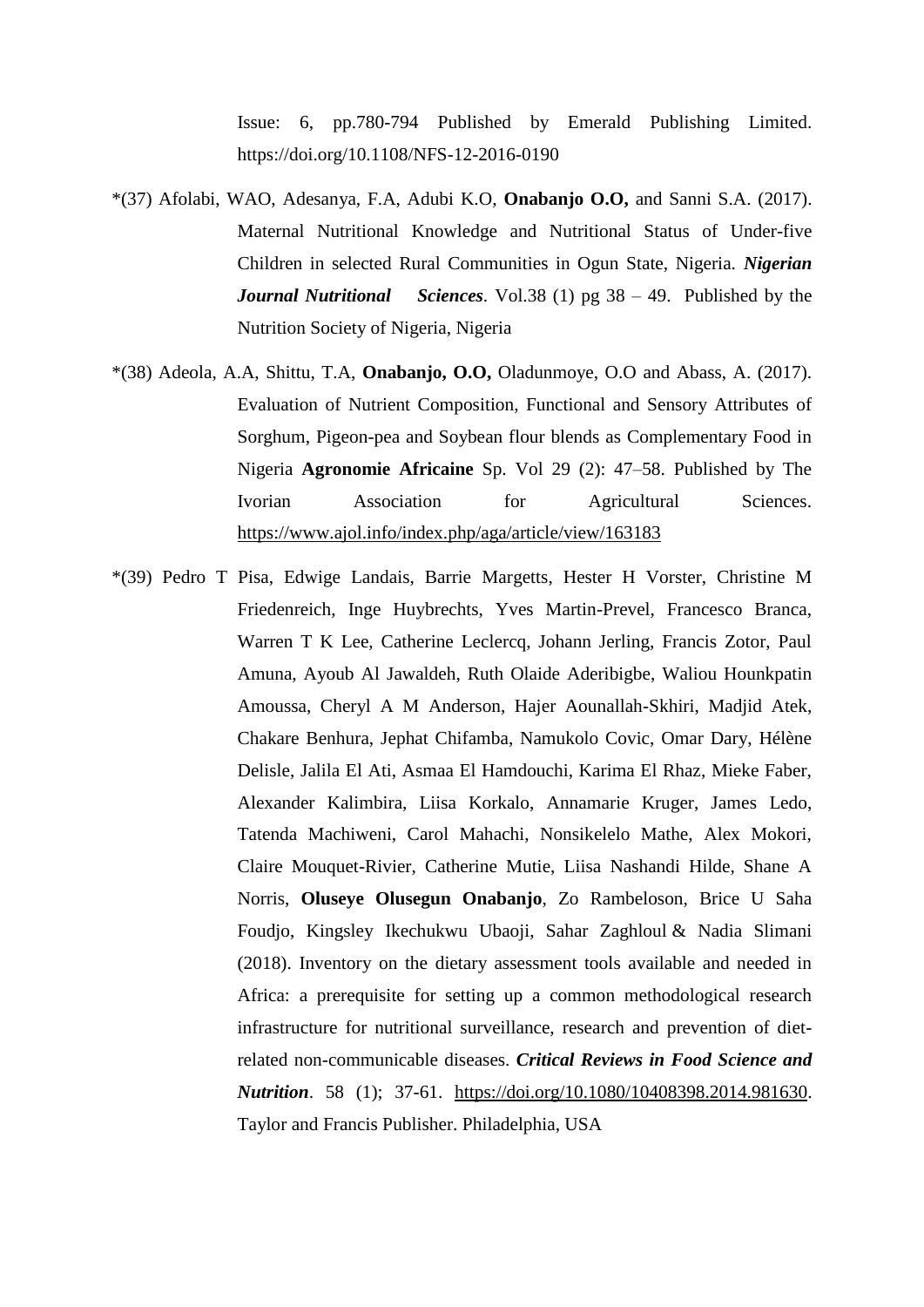\*(40) Adeola, A.A, Ashimolowo, O.R, Ayansina, S.O, Obayelu, A.F, Shittu, T.A, **Onabanjo, O.O**, Adigbo, S.O, Osee, M.O and Oladunmoye, O.O. (2017). Socioeconomic factors influencing Consumption of Biofortified Cassava/Sorghum based Complementary foods in Ogun State, Nigeria. **Moor Journal of Agricultural Research**. Vol. 18 (In press). Published by Institute of Agricultural Research and Training, Obafemi Awolowo University

#### *\*Journal articles after last promotion*

#### **(c) Journal Accepted for Publication**

**(d) Book:** NIL

#### **(e) Chapter in Book:**

- \*(41) **Onabanjo Oluseye Olusegun** (2017). Epidemiology of Non-Communicable Diseases. In Diet and Non-Communicable Diseases: What You Eat is What You Get. Delana A Adelekan (Eds). Chapter 2, pg. 15-28. Published by Bromley Technology Press, Sango Ota. www.bromley.Technology.com
- \*(42) **Onabanjo Oluseye Olusegun** (2017). Dietary and Nutritional Factors Implicated in the Development of Chronic Non-Communicable Diseases. In Diet and Non-Communicable Diseases: What You Eat is What You Get. Delana A Adelekan (Eds). Chapter 2, pg. 29-39. Published by Bromley Technology Press, Sango Ota. www.bromley.Technology.com

#### **(f) Edited Conference Proceedings**

- (43) B. Maziya-Dixon, A.A. Adebowale, **O.O. Onabanjo** and A.G.O. Dixon. (2005): Effect of variety and drying methods on physic-chemical properties of high quality cassava flour from yellow cassava roots. *Proceedings of 7th Conference of African Crop Science Society (ACSS),* J.S. Tenywa, E. Adipala, P. Nampala, G. Tusiime, P. Okori, W. Kyamuhangire (Eds.) 635-641. Published by African Crop Science Society.
- (44) Agbon, C.A. **Onabanjo O.O.** and Saidu, O.A**.** (2006): Production of melon seed-based snacks for preschool children. *Proceedings of 37th Annual Conference and*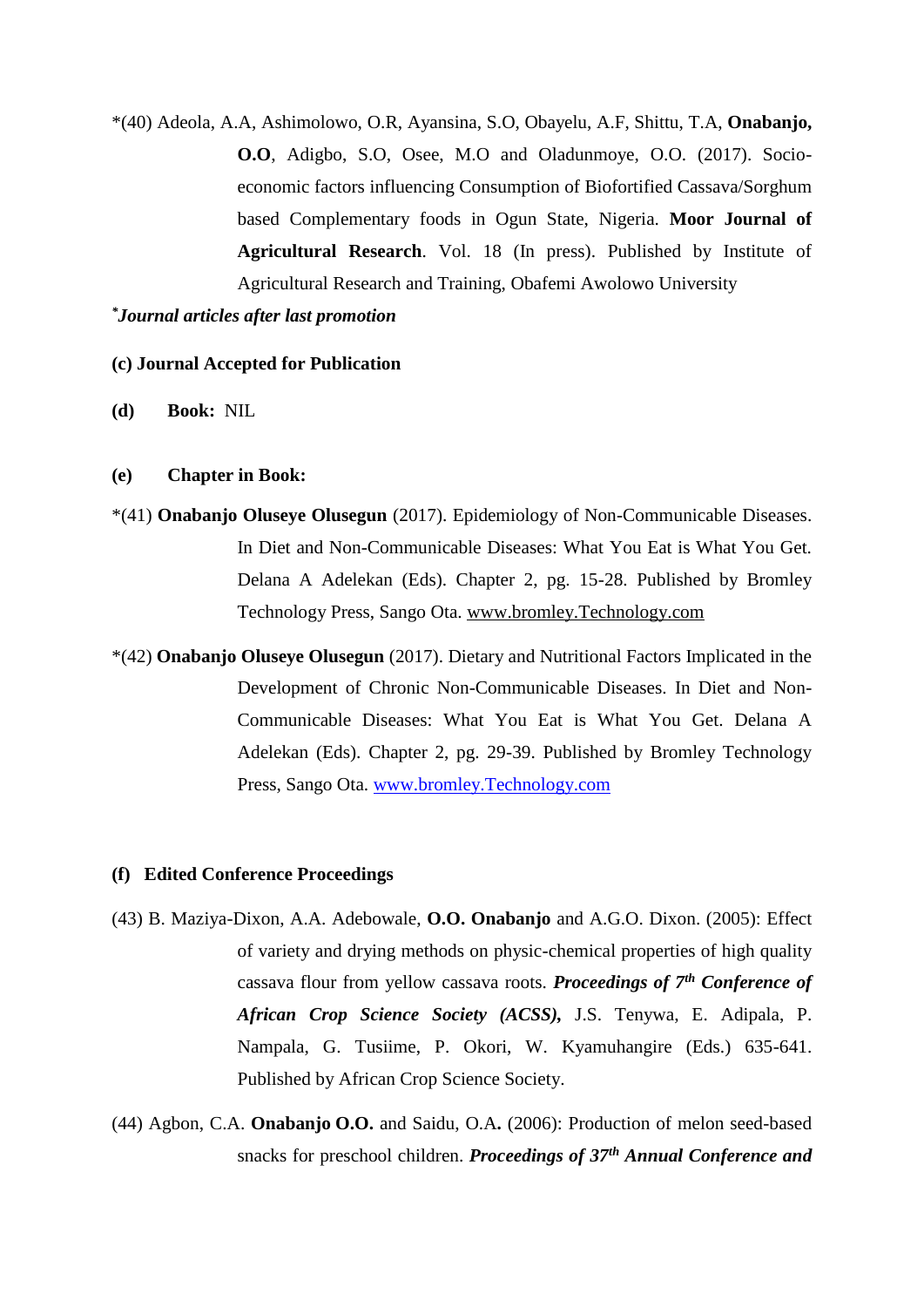*General Meeting of the Nutrition Society of Nigeria (NSN),* A.O. Fanimo and Olayiwola, I.O (Eds.) 135-137. Published by Nutrition Society of Nigeria.

- \*(45) Afolabi W.A.O; Akinbule O.O; Sanni S.A; **Onabanjo O.O;** Olayiwola I.O; Oladoyinbo C.A; Bolajoko O.O; Ogundipe G.T and Durosinmi O.J (2016) Contribution and Consumption Pattern of Cassava and Its Products among Under 5 and School Children in FUNAAB Mandate Communities. *Proceeding of the International Conference on Food Science and Human Ecology (ICOFHEC) & Safety Enhancement of Edible Products, Legislation, Analysis and Management Workshop (SELAMAT)* held at PG School, Federal University of Agriculture, Abeokuta, Nov 21<sup>st</sup>-24<sup>th</sup>, 2016. Oguntuase J.A., Shittu T.A., Afolabi W. A. O., Obadina A.O., Sobukola O.P., Adebowale, A.A.(Eds.) 67-69. Published by College of Food Science & Human Ecology, FUNAAB
- \*(46) **Onabanjo O.O** and Adeyemi Yetunde Aderonke. (2016). Prevalence of Obesity and High Blood Pressure in Apparently healthy Adults in South-West Nigeria. *Proceeding of the International Conference on Food Science and HumanEcology (ICOFHEC) & Safety Enhancement of Edible Products, Legislation, Analysis and Management Workshop (SELAMAT)* held at PG School, Federal University of Agriculture, Abeokuta, Nov 21<sup>st</sup>-24<sup>th</sup>, 2016,. Oguntuase J.A., Shittu T.A., Afolabi W. A. O., Obadina A.O., Sobukola O.P., Adebowale, A.A.(Eds.) 72-73. Published by College of Food Science & Human Ecology, FUNAAB
- \*(47) **Onabanjo, O.O**, Olayiwola, I.O, Afolabi, W.A.O, Sanni, S.A, Oladoyinbo C. A., Akinbule, O.O and Bolajoko, O. (2016) Prevalence of Malnutrition and Intestinal Parasites in Primary School Children in Siun and Ofada, Ogun State, Nigeria. *Proceeding of the International Conference on Food Science and Human Ecology (ICOFHEC) & Safety Enhancement of Edible Products, Legislation, Analysis and Management Workshop (SELAMAT)* held at PG School, Federal University of Agriculture, Abeokuta, Nov 21<sup>st</sup>-24<sup>th</sup>, 2016. Oguntuase J.A., Shittu T.A., Afolabi W. A.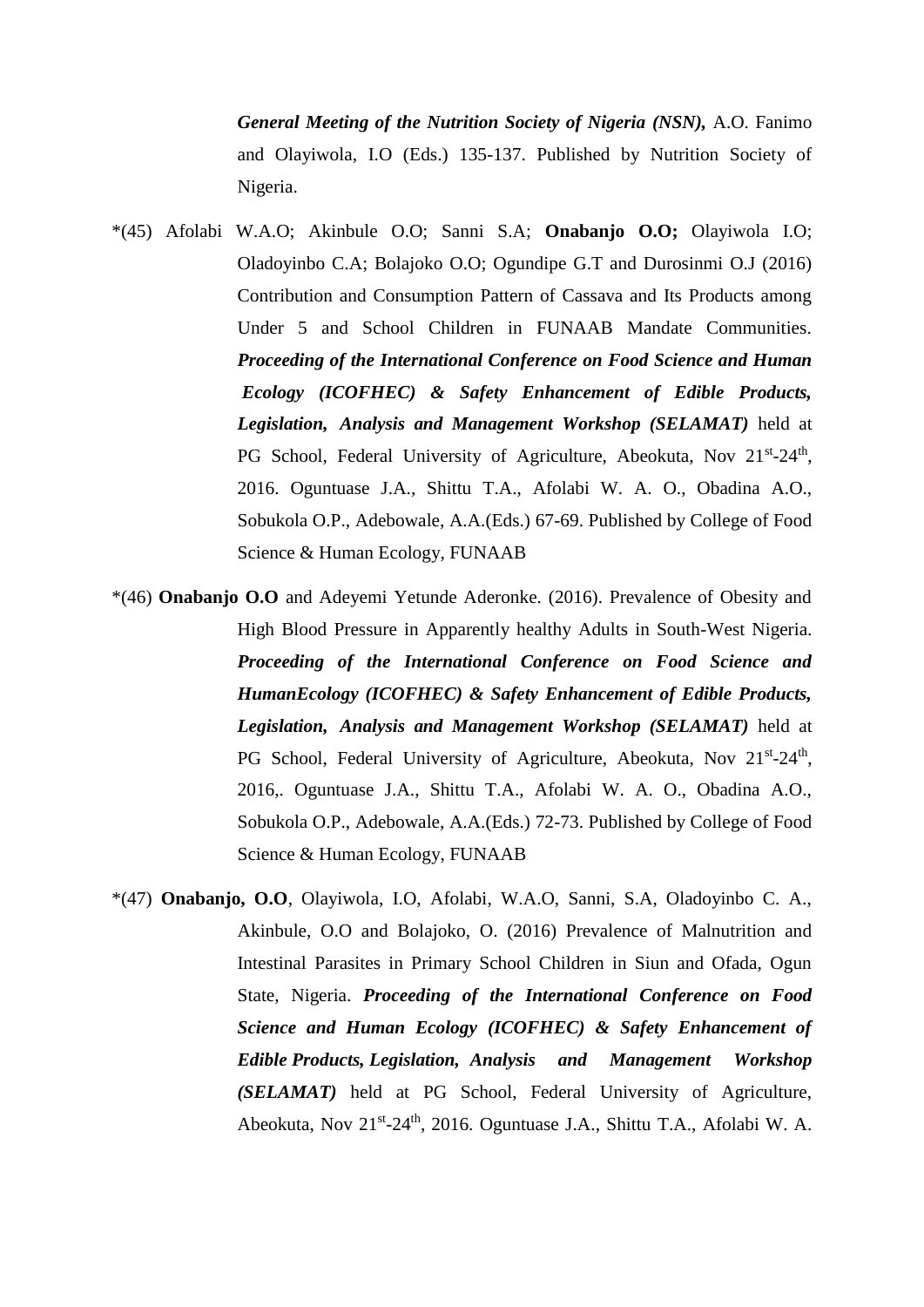O., Obadina A.O., Sobukola O.P., Adebowale, A.A.(Eds.) 84-86. Published by College of Food Science & Human Ecology, FUNAAB

- \*(48) Adetola O.Y., Stark A., **Onabanjo O.O.** (2016). Vitamin A content of Complementary Food Formulated from Orange-Fleshed Sweet potato, Soybean, and Carrot. *Proceeding of the International Conference on Food Science and HumanEcology (ICOFHEC) & Safety Enhancement of Edible Products, Legislation, Analysis and Management Workshop (SELAMAT)* held at PG School, Federal University of Agriculture, Abeokuta, Nov 21<sup>st</sup>-24<sup>th</sup>, 2016. Oguntuase J.A., Shittu T.A., Afolabi W. A. O., Obadina A.O., Sobukola O.P., Adebowale, A.A.(Eds.) 93-94. Published by College of Food Science & Human Ecology, FUNAAB
- \*(49) **Onabanjo O.O,** Akinbule O.O, Adeyemi K.D and Olaopa A.T. (2016). Nutrient contents and sensory evaluation of Wheat, soybean, Orange fleshed Sweet potato composite flours Chinchin. *Proceeding of the International Conference on Food Science and Human Ecology (ICOFHEC) & Safety Enhancement of Edible Products, Legislation, Analysis and Management Workshop (SELAMAT)* held at PG School, Federal University of Agriculture, Abeokuta, Nov 21<sup>st</sup>-24<sup>th</sup>, 2016. Oguntuase J.A., Shittu T.A., Afolabi W. A. O., Obadina A.O., Sobukola O.P., Adebowale, A.A.(Eds.) 109-112. Published by College of Food Science & Human Ecology, FUNAAB
- \*(50) **Onabanjo O. O,** and Yetunde Aderonke Adeyemi (2016). Prevalence of Dyslipidemia among Apparently Healthy Adults in Ogun State, Nigeria. *Proceeding of the International Conference on Food Science and HumanEcology (ICOFHEC) & Safety Enhancement of Edible Products, Legislation, Analysis and Management Workshop (SELAMAT)* held at PG School, Federal University of Agriculture, Abeokuta, Nov 21<sup>st</sup>-24<sup>th</sup>, 2016, Oguntuase J.A., Shittu T.A., Afolabi W. A. O., Obadina A.O., Sobukola O.P., Adebowale, A.A.(Eds.) 124-125. Published by College of Food Science & Human Ecology, FUNAAB

*\*Proceedings after last promotion*

**(g) Technical Reports**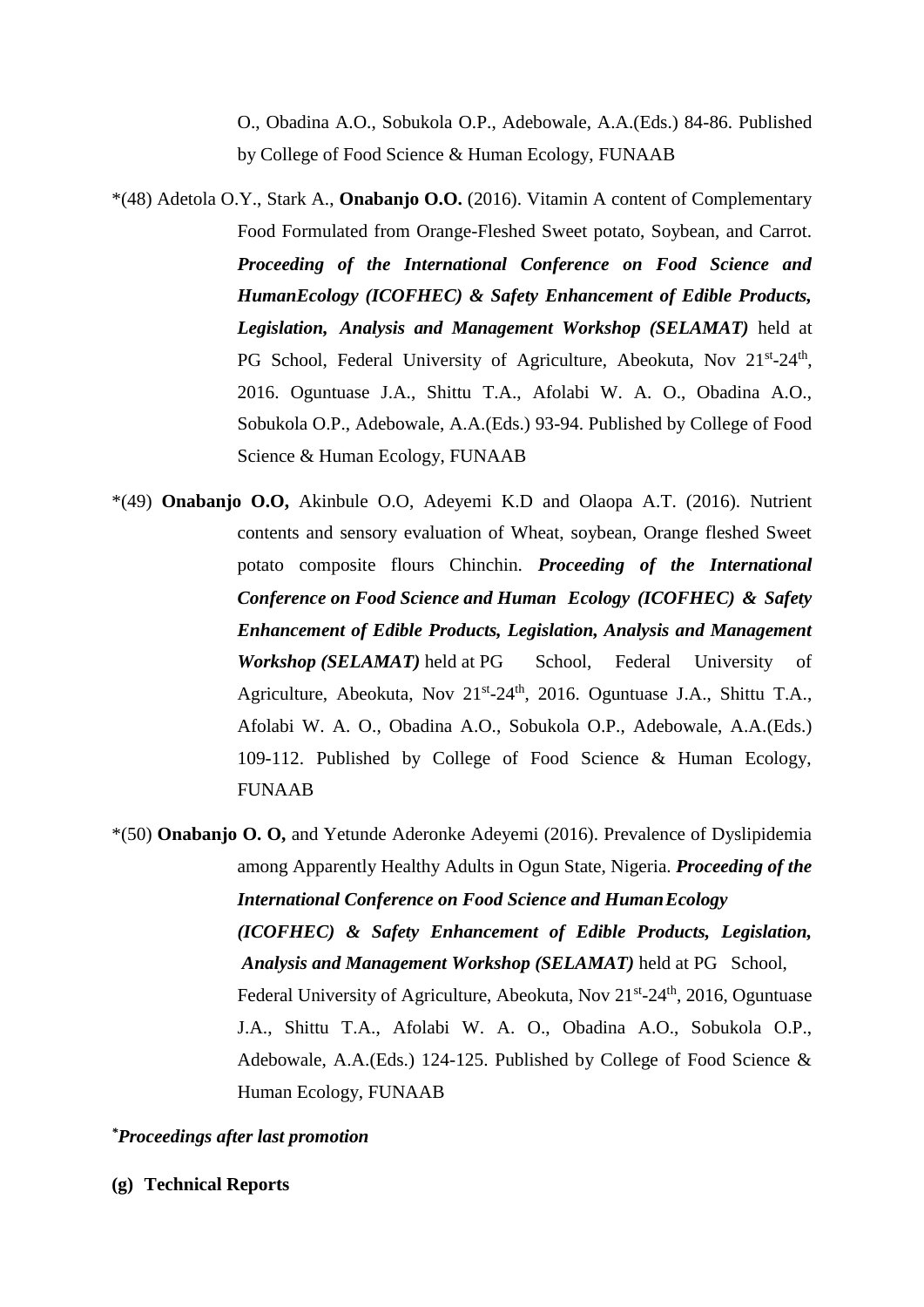\*(51) Kuku-Shittu, Oluyemisi., **Onabanjo, Oluseye Olusegun.,** Fadare, Olusegun and Oyeyemi, Motunrayo (2015): *Determinants of Child Malnutrition in Nigeria* **(***Case Study of Kwara State),* International Food Policy Research Institute, Pg 90. DFID. http://www.ifpri.org/publication/child-malnutritionnigeria-evidence-kwara-state

## **10. MAJOR CONFERENCES ATTENDED WITH PAPERS READ STARTING WITH LATEST.**

- (1). 47th Annual General Meeting and Scientific Conference of the Nutrition Society of Nigeria on Controversies in Nutrition: Separating facts from Fads and Fallacies. Held 19th to 23rd September, 2017. University of Ibadan, Ibadan, Nigeria.
	- Paper Read: Assessment of Nutritional Status and Functional capacity of Elderly in Ibadan by Adepoju A.B., Olayiwola I.O., and **Onabanjo, O.O**.
- $(2)$ .  $46<sup>th</sup>$  Annual General Meeting and Scientific Conference of the Nutrition Society of Nigeria on Tackling the Scourge of Hidden Hunger in Nigeria. Held 20th to  $24<sup>th</sup>$  September, 2016. Hallydays Hotel & Resort, Makurdi.
	- Paper Read: Assessment of Nutritional Status and Risk of Obesity among market Women in Offa Local Government Area, Kwara State by **Onabanjo, O.O**., Gbadamosi O.F., Danfulani S and Salawu F.B.
- $(3)$ .  $45<sup>th</sup>$  Annual General Meeting and Scientific Conference of the Nutrition Society of Nigeria on Nutrition Outlook: Beyond 2015 MDGs. Held 15th to 19th September, 2015. Anchor Events Centre, Ikeja, Lagos.
	- Paper Read: Assessment of Nutritional Status and Risk of Obesity among market Women in Offa Local Government Area, Kwara State by **Onabanjo, O.O**., Gbadamosi O.F., Danfulani S and Salawu F.B.
- (4). The  $25<sup>th</sup>$  Congress of the Nutrition Society of South Africa and the  $13<sup>th</sup>$  Congress of the Association for Dietetics in South Africa from 16-19<sup>th</sup> September, 2014.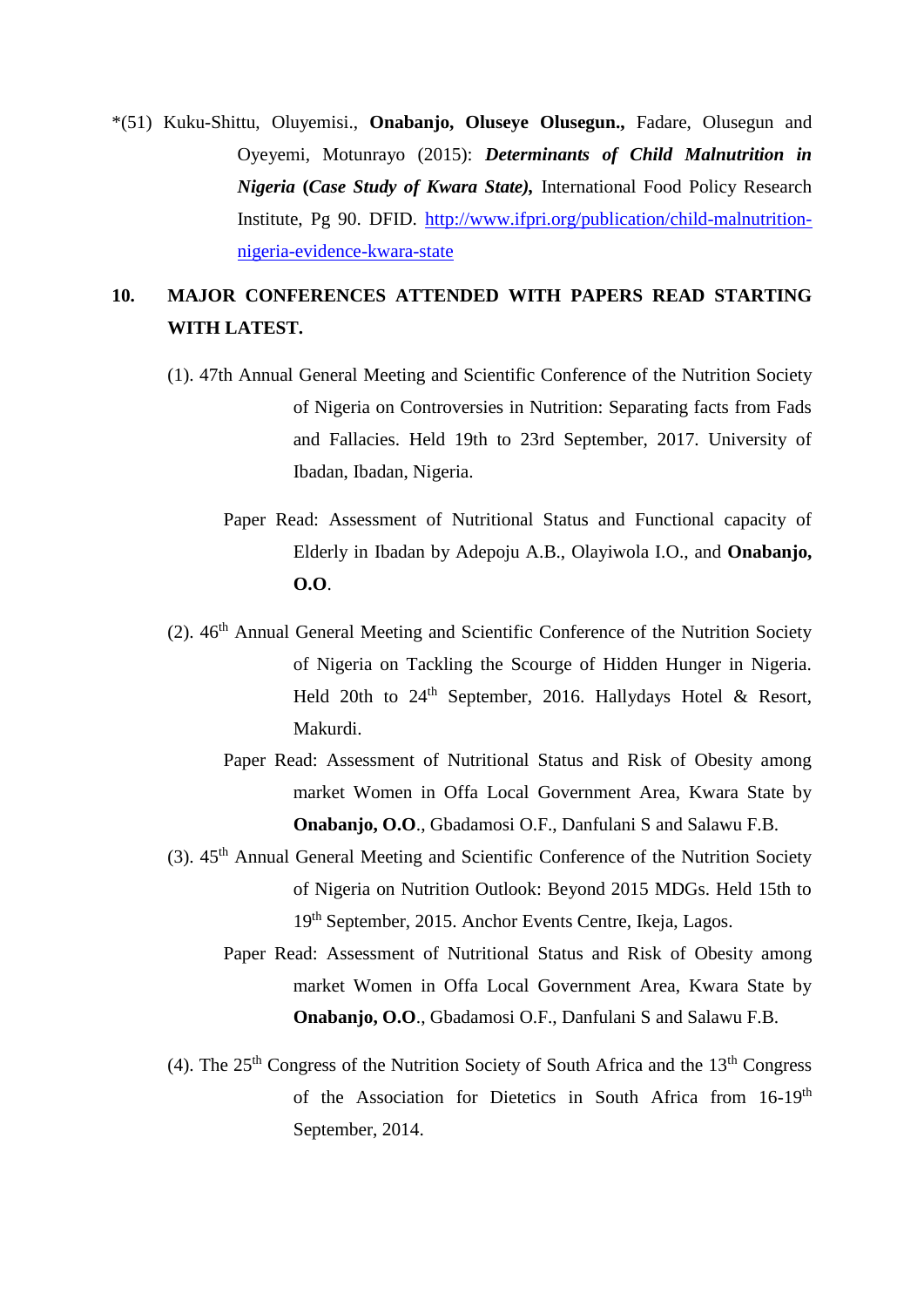- Paper Read: Anthropometric and Iron Status of Adolescents from Selected Secondary Schools in Ogun State, Nigeria.
- (5). 44th Annual General Meeting and Scientific Conference of the Nutrition society of Nigeria on Adequate Nutrition: A Panacea for sustainable Education and National Development. Held  $2<sup>nd</sup>$  to  $6<sup>th</sup>$  September, 2014.
- (6). 3rd International Conference on Neglected and Underutilized Species for a food secure Africa (NUS 2013), Accra, Ghana 25<sup>th</sup>-27<sup>th</sup> September, 2013. Paper presented:
- (7). 43rd Annual General Meeting and Scientific Conference of the Nutrition society of Nigeria on Prioritizing the Nutrition Agenda for Sustainable Development in the  $21^{st}$  Century. Held  $3^{rd}$  to  $7^{th}$  September, 2013.
- (8). The 5th African Nutrition Epidemiology Conference (ANEC)  $30<sup>th</sup>$ -4th October, 2012.
	- Paper Read: Daily Contribution of Meals served in Home Grown School Feeding of Osun State, Nigeria.
- (9). 2nd Federation of African Nutrition Societies (FANUS) Congress held at the International Conference Centre Abuja from 12<sup>th</sup>-15<sup>th</sup> September, 2011
	- Paper Read: (a). Minerals and Phytate Determination in some Locally Consumed Foods in Nigeria.
		- (b) Impact of some selected Nigeria Dishes on Blood Sugar Response of Healthy Volunteers.
- (10). 1st Annual National Conference of the Family and Consumer Sciences Society of Nigeria, Obafemi Awolowo University, Ile Ife between November  $14<sup>th</sup> - 18<sup>th</sup>$ , 2011.
	- Paper Read: Nutritional Assessment of School-Age Children Attending Conventional Primary and Integrated Qur'anic Schools in Kaduna
- (11). 9<sup>th</sup> African Nutrition Leadership Programme organized by Centre of Excellence for Nutrition, North West University, Potchefstroom Campus, South Africa,  $15<sup>th</sup> - 25<sup>th</sup>$  March, 2011.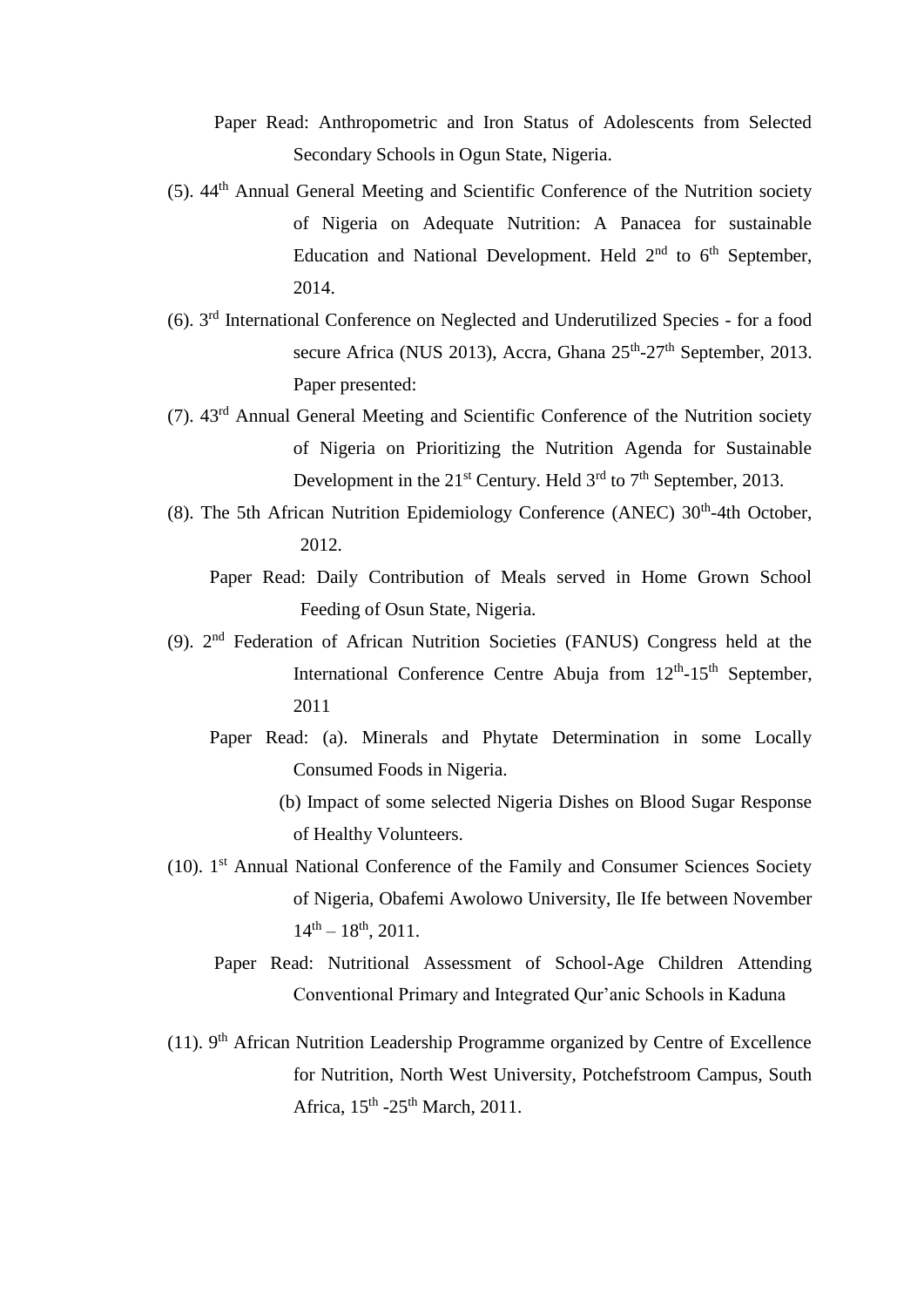(12). 4th Africa Nutritional Epidemiology Conference (ANEC 4), Nairobi, Kenya (October 2010).

 Paper Read: Effect of physical activity level on Lipid profile of adults working in tertiary institutions in Abeokuta, South Western Nigeria.

- (13). Tenth Triennial symposium Jointly organized by the International Society for Tropical Root-Crops- Africa Branch (ISTRC-AB) and Mozambique Agrarian research Institute (IIAM) held at the Joaquim Chissano International Conference center, Maputo, Mozambique, 8-12 October 2007.
- Papers Read: (a) Nutritional evaluation of four optimized cassava-based complementary foods
	- (b) Iron Bioavailability and Utilization in Rats fed cassava-based complementary diets
	- (14). 41st Annual Conference of the Nutrition Society of Nigeria, Kaduna, October, 2010.
		- Paper Read: Body Mass Index and Food Consumption pattern of stationary and hawking female fish marketers in Abeokuta, Ogun State
	- (15).  $40<sup>th</sup>$  Annual Conference of the Nutrition Society of Nigeria, Akure, October, 2009.
		- Paper Read: Vitamin Profile of some standardized Nigerian composite dishes.
	- (16). 37th Annual Conference and General Meeting of the Nutrition Society of Nigeria, University of Agriculture Abeokuta, Ogun State, Nigeria. November  $8 - 11<sup>th</sup>$ , 2006.
		- Papers Read: (a). Production of melon seed-based snacks for preschool children (b) Assessment of Nutritional Knowledge and Attitude of People Living with HIV/AIDs in Ijebu Ode Local Government, Ogun State

## **11. INFORMATION ON FELLOWSHIP, MASTER'S PROJECTS AND DOCTORATE THESIS SUPERVISED**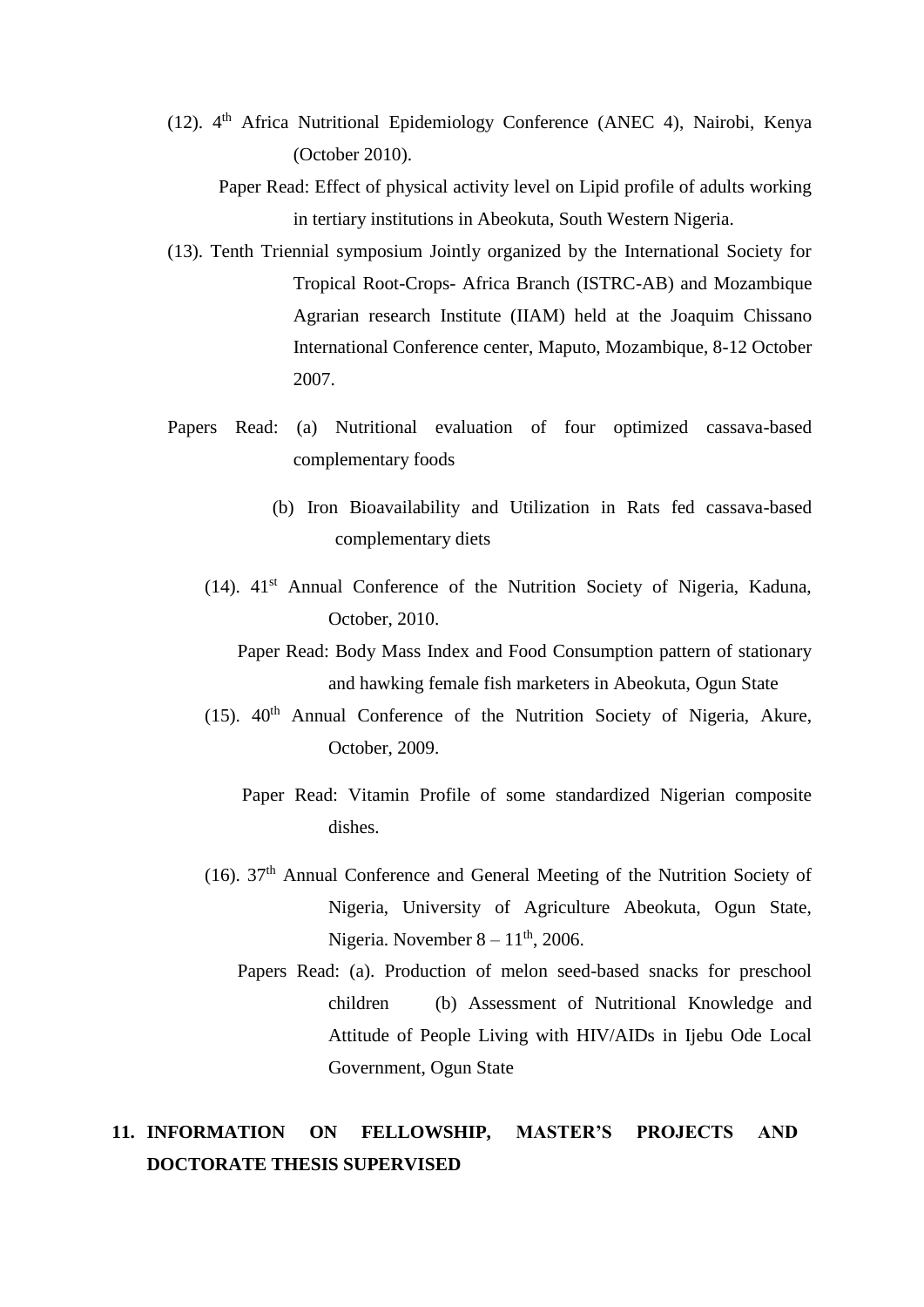### **(i) Fellowship:** National Research Fellowship of South Africa for Postdoctoral research April 2010 to April 2011.

| S/           | <b>Title of Thesis</b>                  | Name of        | Date/Year of | Completed/O | Sole/Collaborativ |
|--------------|-----------------------------------------|----------------|--------------|-------------|-------------------|
| N            |                                         | student        | Commencement | n-going     | e Supervision     |
| $\mathbf{1}$ | Nutrient retention of dried tomato      | Babatunde, O.E | 2016         | Ongoing     | Major             |
|              | slices of different varieties.          |                |              |             |                   |
| $\sqrt{2}$   | Assessment of Nutritional status,       | Adepoju, A.B   | 2015         | Ongoing     | Co-supervisor     |
|              | morbidity<br>functional<br>pattern,     |                |              |             |                   |
|              | capacity and quality of Life of         |                |              |             |                   |
|              | Elderly in selected communities in      |                |              |             |                   |
|              | Ibadan                                  |                |              |             |                   |
|              |                                         |                |              |             |                   |
| 3            | Dietary Diversity, Nutrient             | Fadare, OA     | 2015         | Ongoing     | Major             |
|              | Adequacy and Nutritional status of      |                |              |             |                   |
|              | the Physically Disabled students in     |                |              |             |                   |
|              | Ondo State                              |                |              |             |                   |
|              |                                         |                |              |             |                   |
| 4            | Nutrient Adequacy, Diet Quality and     | Osofisan, S.A  | 2015         | Ongoing     | Co-supervisor     |
|              | Diet diversity among secondary          |                |              |             |                   |
|              | school Adolescent in Lagos state.       |                |              |             |                   |
| 5            | Comparative Analysis, Consumption       | Orukotan, O    | 2015         | Ongoing     | Major             |
|              | Pattern and Nutrients Composition       |                |              |             |                   |
|              | of Dishes Prepared in Restaurants       |                |              |             |                   |
|              | <b>Versus Home</b>                      |                |              |             |                   |
| 6            | Dietary pattern, nutritional status and | Abdulsalam,    | 2015         | Ongoing     | Major             |
|              | micronutrient status of cancer in-      | AO             |              |             |                   |
|              | patient<br>in<br>University<br>College  |                |              |             |                   |
|              | Hospital                                |                |              |             |                   |
|              | Ibadan                                  |                |              |             |                   |
|              |                                         |                |              |             |                   |
| 7            | Assessment of nutritional               | John, EO       | 2015         | Ongoing     | Co-supervisor     |
|              | knowledge, attitudes and practices,     |                |              |             |                   |
|              | metabolic syndrome and nutritional      |                |              |             |                   |
|              | status of primary health care workers   |                |              |             |                   |
|              | in Ogun central senatorial district of  |                |              |             |                   |
|              | Ogun state, Nigeria                     |                |              |             |                   |

## **(ii) M. Sc. Research Project Supervision**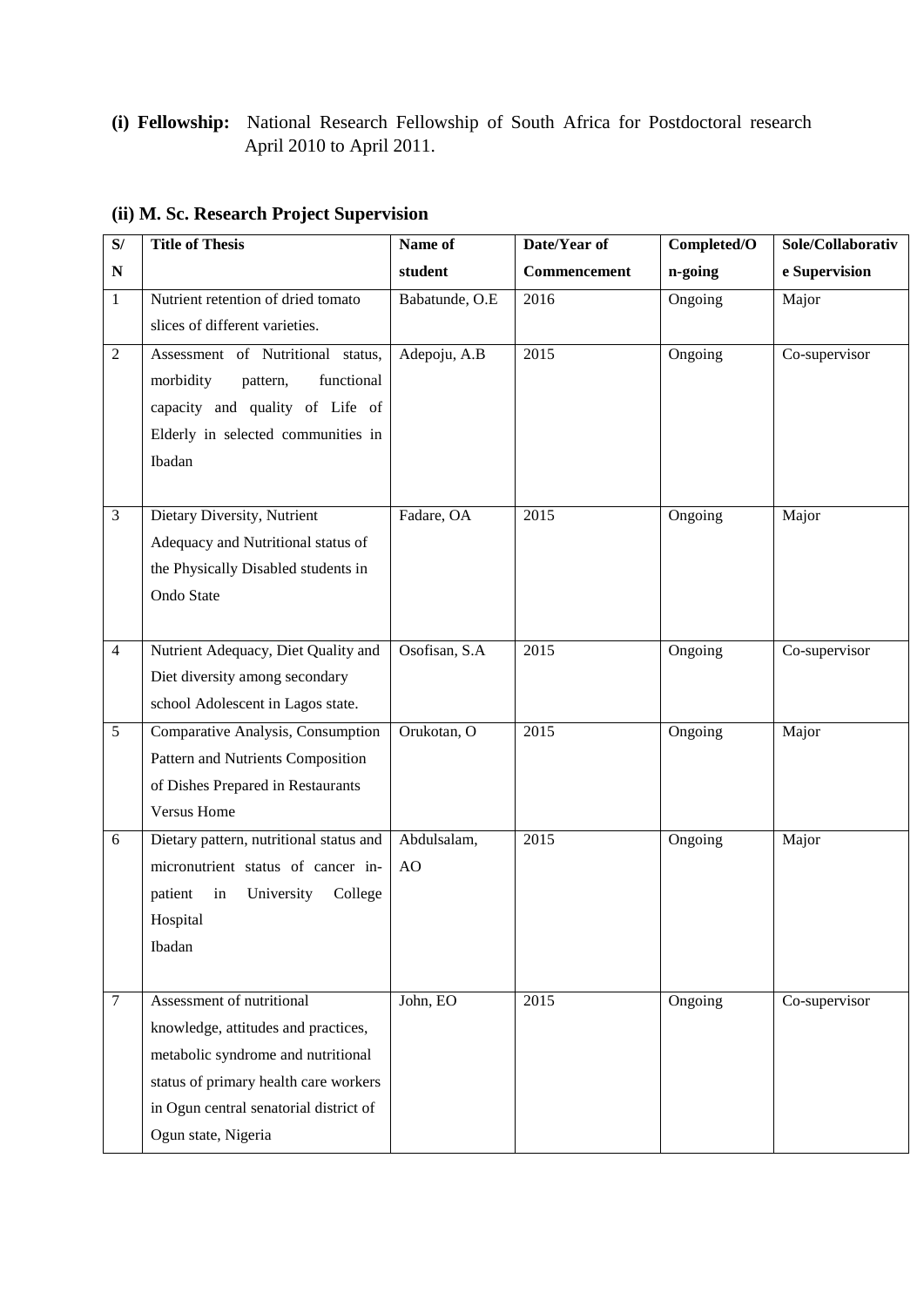| 8  | Quality Evaluation of Composite                                             | Ighere, DA    | 2014 | Completed | Major         |
|----|-----------------------------------------------------------------------------|---------------|------|-----------|---------------|
|    | Biscuits produced from Pro-vitamin<br>maize, wheat and Beniseed<br>A        |               |      |           |               |
|    | composite flour                                                             |               |      |           |               |
|    |                                                                             |               |      |           |               |
| 9  | Adequacy of micronutrient and                                               | Olutayo, KO   | 2015 | Ongoing   | Major         |
|    | bioavailability of standardized maize                                       |               |      |           |               |
|    | and sorghum based complementary                                             |               |      |           |               |
|    | foods                                                                       |               |      |           |               |
| 10 | Assessment of nutrition knowledge,                                          | Adio, I       | 2015 | Ongoing   | Co-supervisor |
|    | perception and attitude of                                                  |               |      |           |               |
|    | adolescents towards aging in                                                |               |      |           |               |
|    | selected local government areas of<br>Ogun state                            |               |      |           |               |
|    |                                                                             |               |      |           |               |
| 11 | Dyslipidaemia, iron status and use of                                       | Holhbrooke. S | 2015 | Ongoing   | Major         |
|    | anthropometric indicators in public                                         |               |      |           |               |
|    | and private secondary schools                                               |               |      |           |               |
|    | adolescents (10-19 years) in Lagos                                          |               |      |           |               |
|    | state, Nigeria                                                              |               |      |           |               |
| 12 | Dietary Patttern and metabolic                                              | Olatona, FA   | 2014 | Completed | Co-supervisor |
|    | syndrome risk factors for non-                                              |               |      |           |               |
|    | communicable diseases in a                                                  |               |      |           |               |
|    | university undergraduate population                                         |               |      |           |               |
| 13 | Effects of Nutrition Education and                                          | Odumbaku, SO  | 2014 | Ongoing   | Co-supervisor |
|    | Physical<br>Increased<br>Activity                                           |               |      |           |               |
|    | Interventions on Health, Cognition<br>Physical<br>Functions<br>among<br>and |               |      |           |               |
|    | Community-dwelling<br>Elderly<br>in                                         |               |      |           |               |
|    | Ibadan Metropolis                                                           |               |      |           |               |
| 14 | Effects of Nutrition Education and                                          | Fakunle, RA   | 2015 | Ongoing   | Co-supervisor |
|    | Increased<br>Physical<br>Activity                                           |               |      |           |               |
|    | Interventions on Health, Cognition                                          |               |      |           |               |
|    | Physical Functions among<br>and                                             |               |      |           |               |
|    | Community-dwelling<br>Elderly<br>in                                         |               |      |           |               |
|    | Ibadan Metropolis                                                           |               |      |           |               |

## **12. EXTRA-CURRICULAR ACTIVITIES**

(i) Reading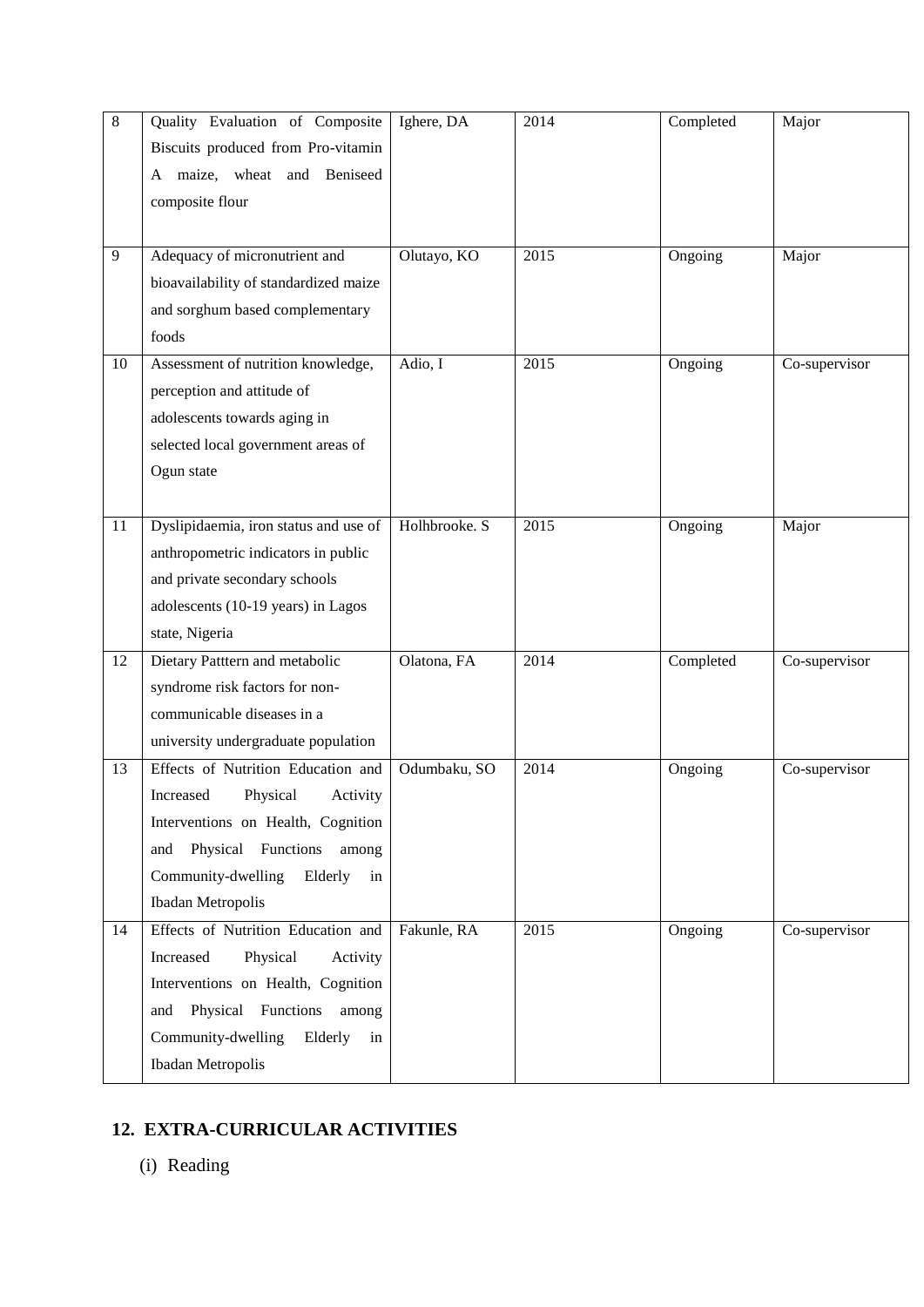- (ii) Travelling
- (iii) Swimming
- (iv)Sporting

#### **13. REFEREES**

1) Prof. S.O. Awonorin

Department of Food Science and Technology

Federal University of Agriculture, Abeokuta Tel No: 08033951522

Email address: profawonorin43@yahoo.com, awonorin@yahoo.com

2) Prof. W.O. Alegbeleye

Department of Aquaculture and Fisheries Management, Federal University of Agriculture, Abeokuta Tel No: 08034226421 Email address: segunalegbeleye@yahoo.com

3) Prof. D. A. Adelekan

c/o Department of Nutrition and Dietetics, Federal University of Agriculture, Abeokuta Tel No: 08033824292 Email address: d.adelekan@yahoo.com

CHANNELLO

#### **Biography**

**Oluseye O. Onabanjo** is a Reader in Community Nutrition at the Federal University of Agriculture, Abeokuta, Nigeria. He received an M.Sc and Ph.D degrees in Nutrition and Dietetics from the University of Agriculture, Abeokuta, Nigeria, in 2000 and 2005, respectively. Dr. Onabanjo received a Postdoctoral Fellowship from the South African National Research Council to conduct research at the Centre of Excellence for Nutrition, North West University Potchefstroom Campus, South Africa between 2009 and 2010. During which he was involved in Coca-Cola sponsored research project on supplementation of micronutrients and cognitive performance in school children. He was a member of research